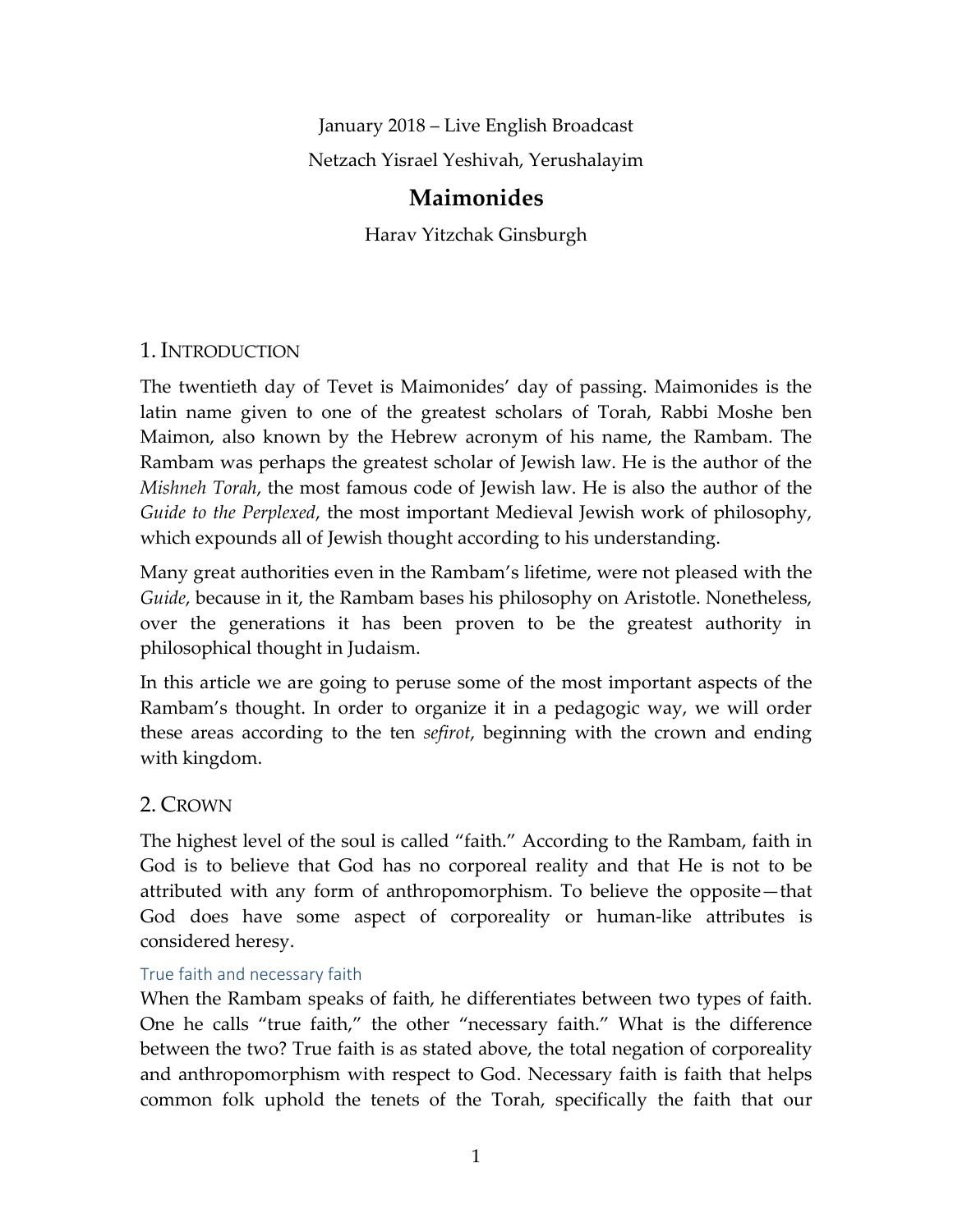actions affect God, causing Him to reveal either happiness or discontent with our actions (emotions, as it were, that give rise to reward and punishment).

#### God's anger

The issue of God's anger, is particularly related to the month of *Tevet*, the month in which the Rambam passed away. According to Sefer Yetzirah, the sense of the month of *Tevet*, is the sense of anger, or righteous indignation. Since people's conception of God's anger is a major stumbling block in being able to rectify our relationship with the Almighty, it is as if the Rambam went to heaven in Tevet in order to rectify this understanding. Metaphorically, his soul returns on his yahrzeit every year to teach us the proper way to understand this often misunderstood issue.

Apart from true faith and necessary faith, there is also another form of extreme faith: false faith, or superstition. People who believe or think that the Bible portrays God as "an angry God," possess false faith (אמונה תפלה), which in Hebrew also means "superstition." The Rambam explains that God does not really get angry. True faith and even necessary faith both agree that anger and God do not go together. God has no attributes, so He is neither angry, nor is He old, nor is He young, nor is He any other adjective. Rather, necessary faith is the feeling that if I do something wrong, "I anger God." I make Him angry with me as it were. While He appears to be angry with me, in truth it is I who am projecting my attribute of anger on Him.

## Fuzzy or quantum logic

Another interesting point that emerges from the Rambam's discussion of necessary and true faith is that he promotes the existence of a middle state. In classic logic (and this includes Aristotelian logic), something can be either true or it can be false. It cannot be in between. But, by framing a truth that is "necessary," the Rambam in a sense anticipated quantum (or fuzzy) logic, where there is a middle ground between true and false. The concept of necessary belief places the Rambam way ahead of his time.

We chose this as the first point, because it pertains to faith and faith is the highest level of the soul. It pertains to my faith, as a Jew, not to God's faith. The whole purpose of man on Earth is to perfect his Divine contemplation. According to the Rambam, this means at the very least, understanding that if we do something wrong, it indeed causes God to reveal His anger to me. Meaning that from our perspective it seems that God's anger has been revealed. However, to think that He is in Himself an angry figure, that is totally false faith.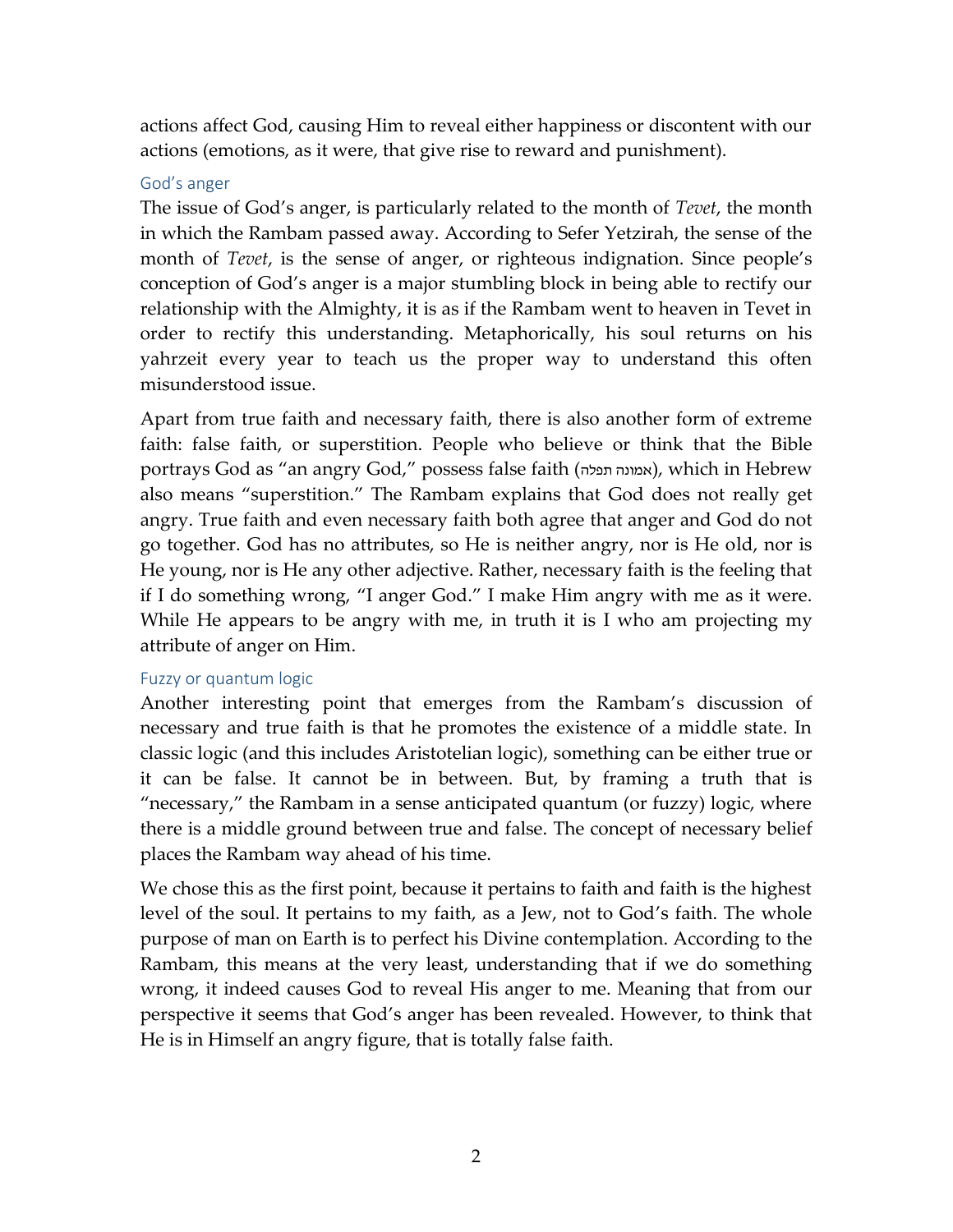## Crown as will

We continue looking at the *sefirah* of crown by focusing on its aspect of will. Now we shall relate to God's will (before we spoke of our faith in Him). Most often in Chassidut, the simplest way to describe how the crown manifests in the psyche is by equating it with will (which actually only represents the crown's lower half). Like faith (identified with the highest part of the crown), will is beyond the rational mind. Still, the question posed by the Rambam is, How can God possess will in the first place?

Will too is a predicate or a descriptive attribute. We say, "God wills," and "God wants." What the Rambam is especially bothered by is how God's will can change. How can we say that He wants something new? Obviously, this would require God to change in some way. But, we know that God is beyond change, as the prophet says, "I God have not changed." <sup>1</sup> How can there be something new in God or from God.

The same question obviously relates to the creation of the world. At the very beginning of the Eitz Chaim, Rav Chaim Vital who wrote the Arizal's Kabbalah, asks a very simple sounding question, which depends to a great degree on the question of God's will changing. He asks, if the world is a good thing, why did God wait so long to create it? If He would have not waited, the world should have been an infinite number of years old. The answer given there and elsewhere is quite simple. This question would be applicable if somehow time were not created. But, obviously, if creation also included the creation of time, this is not really a question, for we would only see the age of the universe as a finite amount—the amount of time that has passed since the moment of creation.

Still, will is somewhat different, because you have to say that at some point (regardless if this point is the same as the creation of time, or whether it is not the same moment) there had to arise a will, which implies some change in God. So this actually, the question presented about time includes the question the Rambam asks about will.

In the Guide, the Rambam explains that if there is and always was an intent to will at some given point, then when that point comes and the will takes effect that is not considered a change in God. In the simplest words, using the context of time: if God had planned primordially, from eternity, that at a certain moment He would will the creation of the world, then when that moment came and He willed and created the world, that is not a change in Him, since the intention was there eternally.

<sup>1</sup> . Malachi 3:6.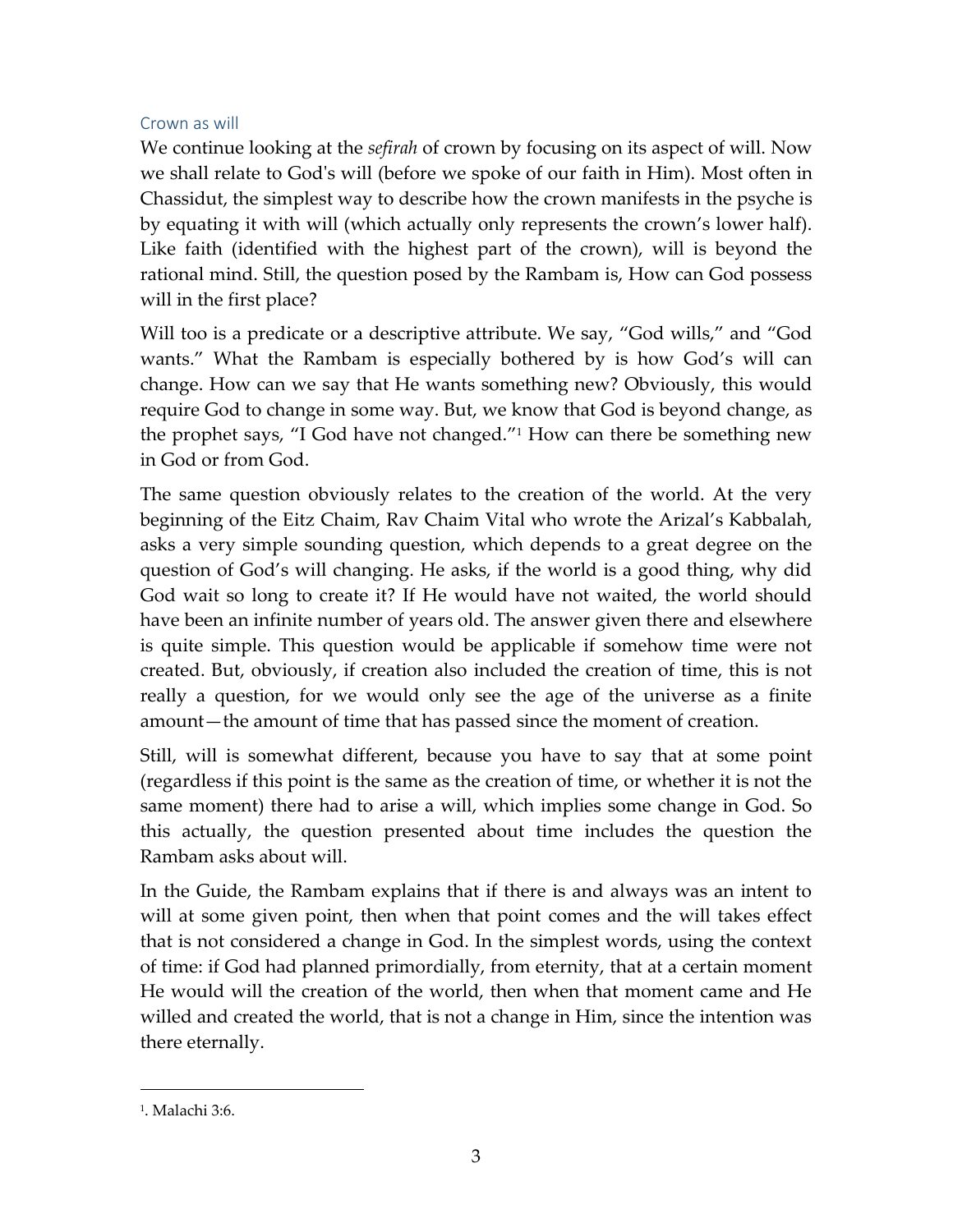If we think about it, the Rambam is identifying two levels of will, the actual will and the intention to will. If there was no intention of will, then the will to create a world (and everything else) would imply a change in God. But, since the intention had always been there, one cannot say that God underwent any kind of change.

This same principle can be extended to everything that God wills. Take for instance, a person who is sick to the point where without supernatural intervention, he or she would die. Yet, we pray and God hears and answers our prayers making the patient recover. As a faithful Jew, of course the Rambam knows that prayer has potency. But, according to him, what has happened?

The Rambam would say that before the sick person was healed, God did not have an active will to heal the person. But, because of prayer, the will to heal became active. According to the Rambam, this does not imply a change in God. Instead, we must assume and believe that there was an eternal intent in the Almighty that when this person fall ill and we pray for him or her, then God will create as it were a new will and heal them miraculously. Since the intention was eternally there—following the verse, "I God have not changed,"—it is implied that there had always been a hidden or concealed will<sup>2</sup> in God. This primordial will has written in it all the apparent changes that will occur in the active will throughout history.<sup>3</sup>

In short, the Rambam uses the difference between primordial will and active will to explain how it is that there are apparent changes in the Almighty.

## 3. WISDOM: PROPHECY

 $\overline{a}$ 

Turning to the *sefirah* of wisdom, we find in the Rambam's thought a concept related to what we have just discussed regarding God's primordial will versus His active will. Some of the Rambam's critics (such as Rabbi Leow of Prague the *Maharal*), were opposed to what they considered the Rambam's identification of God with pure essential intellect. Likewise, Chassidic thought, which in many

<sup>2.</sup> In Chassidic thought, the eternal unchanging will is known as "the essential will" (רצון עצמי).

<sup>3</sup> . The Rambam presents this argument in *the Guide* 2:29. He himself bases this argument on the Midrash (*Bereisheet Rabbah* 5:5),

*Said Rabbi Yochanan: the Almighty made the ocean with a condition, that when the Jewish people would reach it, it would part before them. This is the meaning of the verse, "The sea returned to its strength [*לאתנו*, a word that when permuted spells* לתנאו*, which means]*— *to the condition that was made with it.*

*Said Rabbi Yirmiyah ben Elazar: it is not with the ocean alone that the Almighty made conditions, but with all that was created in the six days of creation…*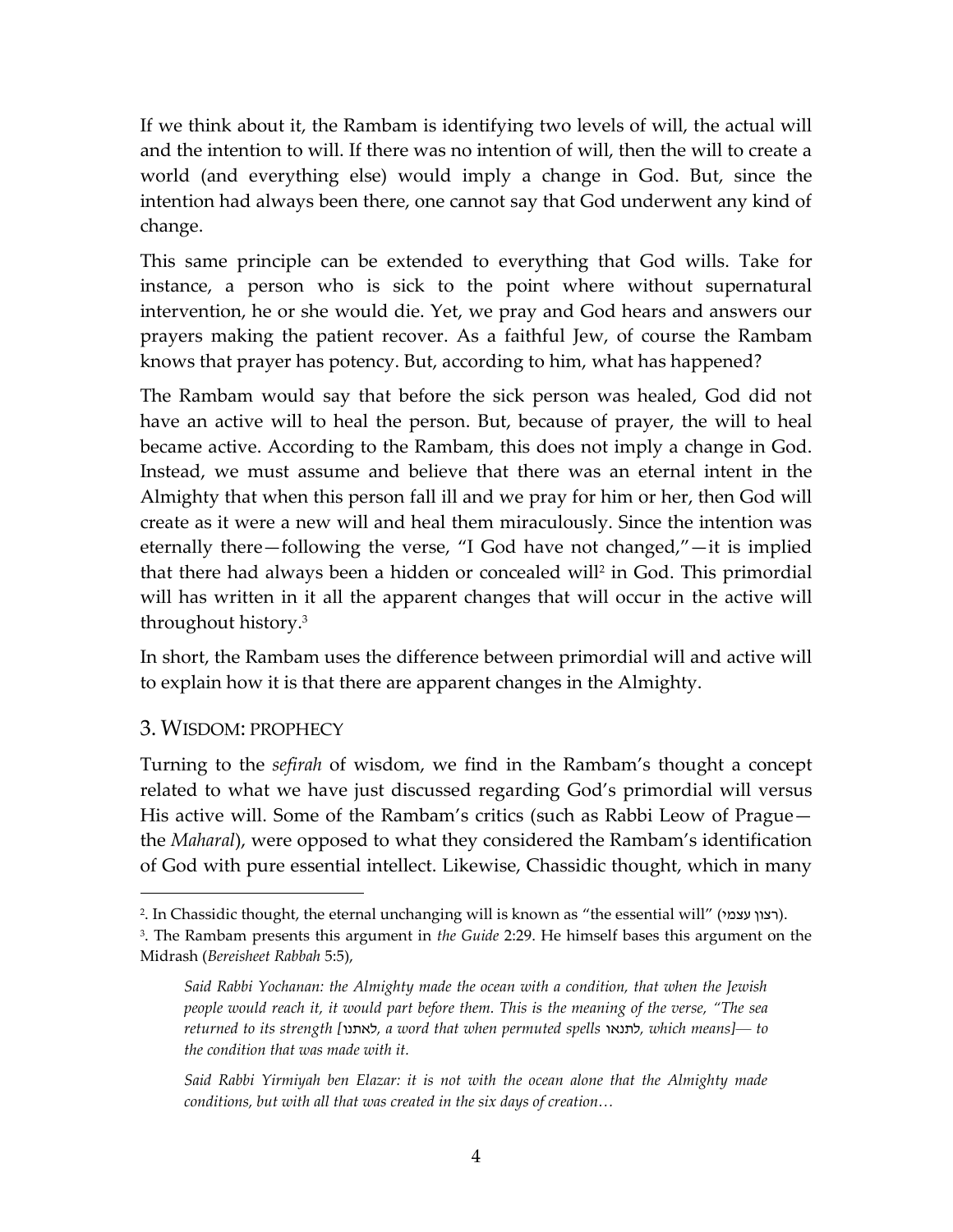ways is based on the work of the Maharal, <sup>4</sup> questions this identification and explains that God cannot be defined as perfect intellect. Rather, He completely transcends the mind and the intellectual faculties. 5

Still, for the Rambam's system of thought, mind and intellect are essential components. In this, the Rambam differs from Aristotle. According to Aristotle, the active intelligence, or mind (הפועל שכל (is one and the same as God. But, the Rambam says that they are not identical. Rather, the Rambam argues that the active intellect is an intermediate between man and God. It is the faculty by which man comes to know and thereby connect with the Almighty.

What then is active mind, or intelligence? When a child is born with a high intelligence quotient (IQ), his intellectual abilities are originally in an as yet unrealized state. Thus, his intelligence is said to be, "passive intelligence." But, as the child grows and matures, by studying and learning, he or she actualizes this intelligence; thus, it becomes *active intelligence*. <sup>6</sup> Contrastingly, God's intelligence (or mind) is always in the active state.

Interestingly, the value of "active intelligence" (**הפועל שכל** (is 541, the same as the numerical value of "Israel" (**ישראל)**. Indeed, as we will explain shortly, when corresponding the various forms of Divine and human intellect with the letters of God's essential Name, *Havayah*, the active intellect corresponds to the first letter *hei*, and thus parallels the world of Creation, the origin of the soul of the Jewish people.

To digress for a moment on the topic of the soul. It is important to note that in the Guide (and in most of his other philosophical writings), the Rambam makes it clear that every single human being, Jew or non-Jew, can go so far as to become a prophet. The spiritual level a person attains, the level of their connection with God, depends only on their deeds and their devotion to knowing God. This

<sup>4</sup> . The Tanya's original title page was written by the Alter Rebbe himself. On it he mentions that the Tanya is based on "written works and writers," where written works traditionally is known to refer to the writings of the Maharal (writers, refers to the scholars/writers whom the Alter Rebbe learnt from in person, specifically, the Maggid of Mezrtich and Rabbi Menachem Mendel of Vitebsk, who is also referred to in the Tanya's introduction).

<sup>5</sup> . Indeed, at the beginning of the Tanya's second chapter, the Alter Rebbe writes that even though the Almighty cannot be identified with the intellect (primordial, active, or otherwise), for even the intellect is to be considered infinitely distant from Him, still, the Rambam's identification of God with the intellect holds true in a sense, because with regard to every reality, or world as it is called in Kabbalah, the Almighty's infinite light connects to it through the *sefirah* of wisdom of that reality. In other words, wisdom (the first intellectual faculty) is the only point that can serve to connect the infinite with the finite.

<sup>6</sup> . See *Guide* 1:68 for a detailed explanation of these concepts.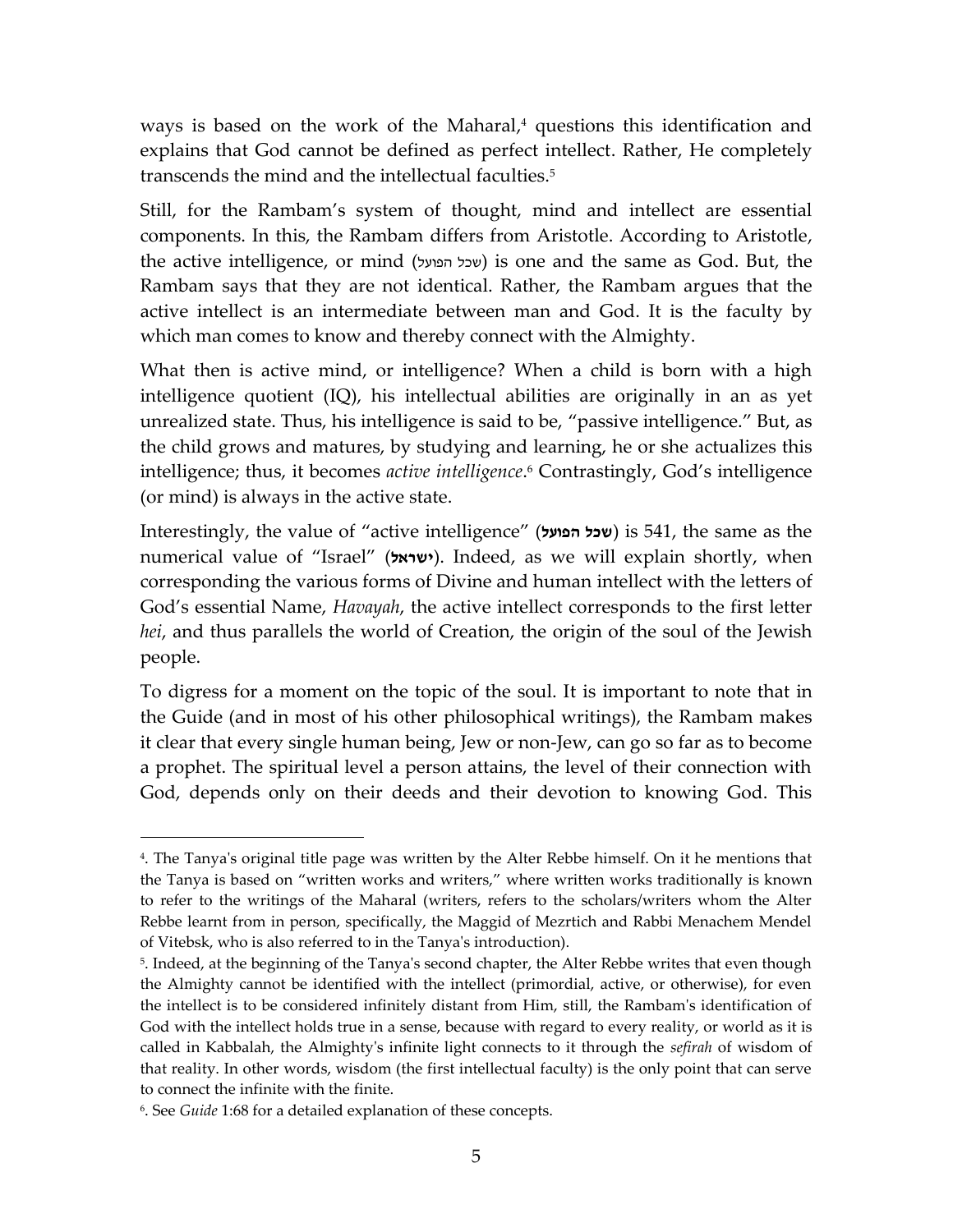approach is actually an explicit saying in the *Tana Devei Eliyahu*, which states that the spiritual level a person can attain depends entirely and solely on the truthfulness of their search for God. That is also what you get reading the *Guide*. In a certain sense the *Guide* sounds secular. The Rambam's approach in this regard is also related to why he allows himself to rely so much on a non-Jew, Aristotle, who represents Hellenic culture. Obviously, the Rambam is relying on the verse, "God has given beauty to Jepheth, and he will dwell in the tents of Shem''<sup>7</sup> (יפת אלקים ליפת וישכון באהלי שם), Jepheth was Noah's son who became the father of the Greek nations, the originators of classical philosophy. What this verse states is that whatever is found spiritually and intellectually beautiful in the world of Jepheth should find a place in the Torah—which was given to the Jewish people, the progeny of Shem.<sup>8</sup> Of course, this raises the question of what then is the ongoing battle between Hellenism and Judaism. The Rambam attempted to carry out this verse's directive by incorporating Aristotle's teachings into his proof of God's existence as it appears in the Guide. At the same time, there are a number of points on which he disagrees with Aristotle. Of course, Aristotle, and his own teacher, Plato, developed an almost completely non-idolatrous philosophy based on an intellectual picture of the Almighty, which already did away with a great deal of what was wrong with Hellenism.

#### How prophecy works according to the Rambam

To understand how prophecy works, we must return to the active intelligence or mind. Though God Himself is beyond the active mind, God's intelligence is always active, as we will explain later. Thus, according to the picture drawn by the Rambam, when God wants to convey prophecy to a human being who sincerely seeks to know Him, then the active mind is what flows into the person. The active mind acts as an intermediate per se between the Almighty and the human mind. After the active mind comes the spiritual non-corporeal intelligence of the soul (which is above what is called the *nefesh*, the human psyche) and then comes the mind of man as it is embodied in a body. Because the human mind is embodied, it depends on physical metaphors and images. These are what we call the power of imagination. The prophet is someone who has clarified and purified his power of imagination, allowing him (or her) to see, as it were, prophetic images through his imagination and to clearly interpret them. 9

In all, according to the Rambam, prophecy involves four levels: human imagination, man's active mind, God's active mind, God's mind. These four

<sup>7</sup> . Genesis 9:27.

<sup>8</sup> . See Babylonian Talmud, *Megillah* 9b.

<sup>9</sup> . *Mishneh torah*, *Hilchot yesodei hatorah* 7:3.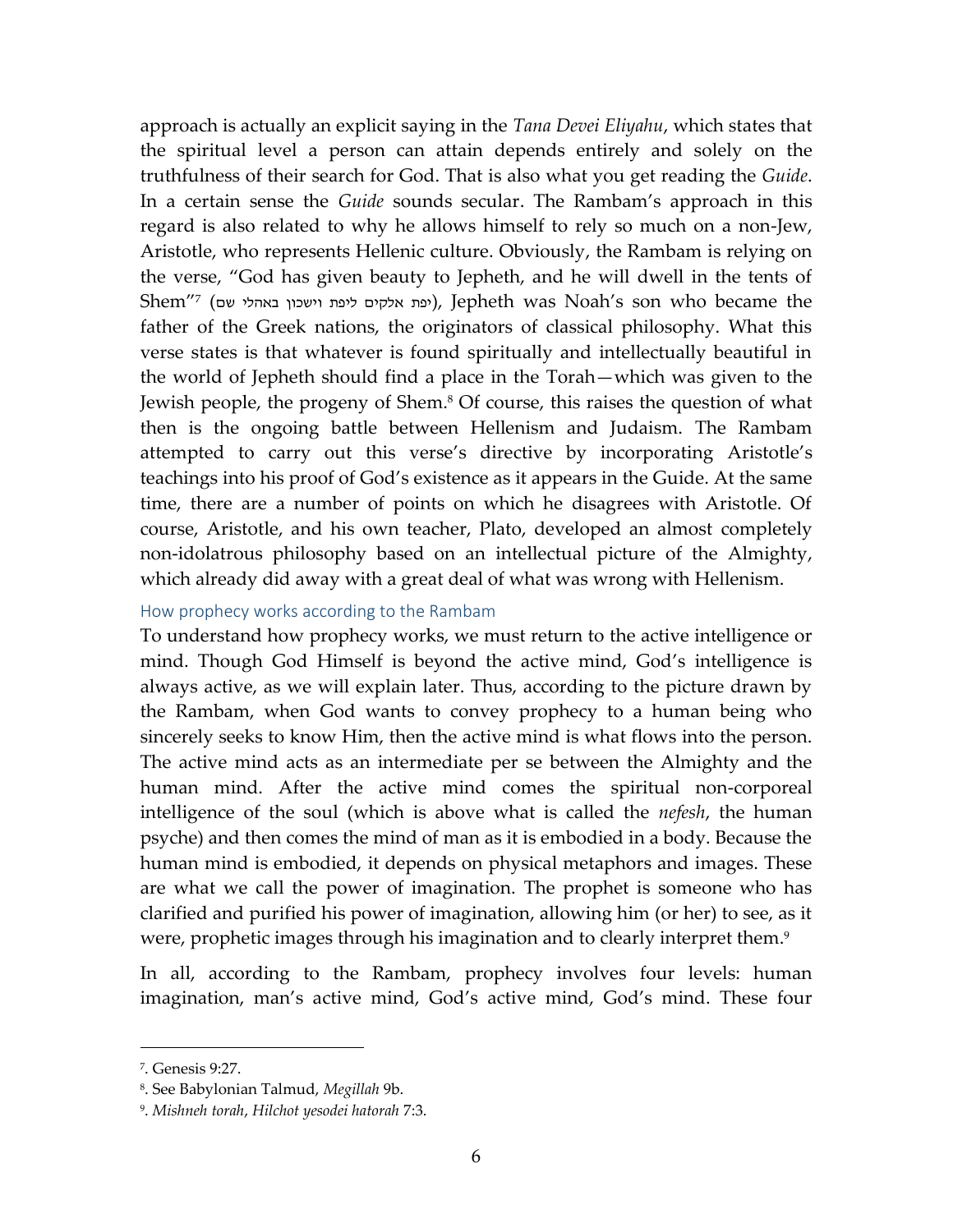levels can be seen to correspond to the four letters of God's essential Name, *Havayah*, as follows,

| element of prophecy |     | letter of Havayah |
|---------------------|-----|-------------------|
| Divine mind         | God | yud               |
| Divine active mind  |     | hei               |
| human active mind   | man | vav               |
| Imagination         |     | hei               |

One way to describe the imagination is the place where spiritual insight is reflected. Reflection is a concept related particularly to the *sefirah* of kingdom, corresponding to the final letter *hei* of *Havayah*. The *sefirah* of kingdom is usually described as the source of reflected light, where light that descends from Above is reflected back to its source. Another point to make before moving on is that the third level (from below), the Divine active mind can be thought of as *Knesset Yisrael* (literally, the Congregation of Israel), considered the root of the souls of all the Jewish people.

# 4. UNDERSTANDING: BINAH AND TEVUNAH

As in the crown and wisdom, each of the observations we are making about the Rambam's thought is a meditation in and of itself. Regarding the *sefirah* of understanding, we will look at the well-known idiom, "From Moses to Moses (ממשה עד משה לא קם כמשה) (Maimonides) there is none like Moses" (ממשה עד

The Rambam stature was considered so great, that this idiom was coined during his lifetime. It is most appropriate that the Rambam's day of passing occurs during the time of the year when the Torah portions being read depict the birth, upbringing, and early steps of Moshe Rabbeinu as leader of the Jewish people.

We know that when God first spoke to Moses, He calls him by name twice, "Moses, Moses." Moses answers, "I am here [ready to perform]," even though later Moses debated God for seven days in an attempt to persuade Him to give the mission to redeem the Jewish people to someone else. Nonetheless, because of his humility, Moses' immediate response was, "Here I am," I stand ready before You. The value of this word, "Here I am" (**הנני** (is 115. The value of Moses'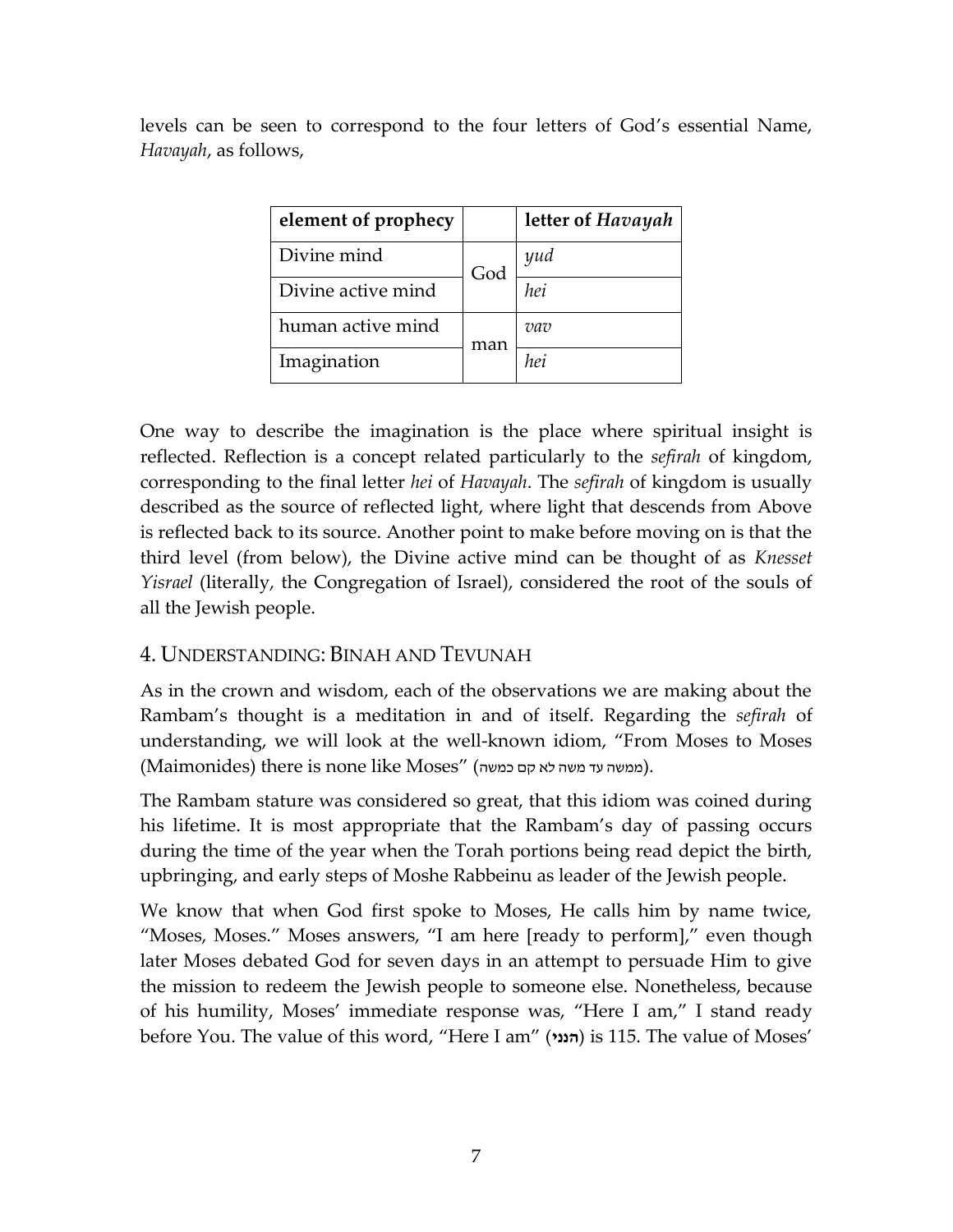name (**משה**) is 345, which is 3 times 115, meaning that the average value of each of the letters of Moses is 115, "Here I am." 10

There are also three other individuals in the Bible whose name God repeats twice when calling them. These are: Abraham, Jacob, and Samuel. In each of those other instances of God repeating an individual's name, there is a certain break in between the two instances of the name. This break, like all other cantillation marks does not appear in the Torah scroll, but in the *Mesorah*, the oral tradition of how the Torah should be read. There it is depicted by a line between the two words, for example: "Abraham | Abraham." <sup>11</sup> This cantillation mark is called a *psik ta'ama*.

However, when God initially addresses Moses, there is no *psik ta'ama* separating the two instances of Moses' name. There are many explanations given for this difference between Moses and the other individuals whom God calls by name twice. In our context, we can say that this alludes to the idea that there is no differentiation between Moses and the Rambam. We might say that regarding the other individuals, if there is a second example of their soul in the world, there is still some inherent, unbridgeable difference between the first and the second.<sup>12</sup>

As mentioned earlier, much of the criticism surrounding the Rambam revolves around his admiration for Aristotle. Would we think that Moses too would have admired Aristotle? What might be the Rambam's answer to this question?

The Rambam's answer is well known. The Rambam would argue that Aristotle did not himself develop his thought, rather, he received his knowledge from earlier generations who had learnt it centuries earlier from the patriarchs and the

<sup>&</sup>lt;sup>10</sup>. 115 is also the value of "the bush" (סנה) that Moses saw in his first vision—the burning bush that would not be consumed. It is also the value of the word "strong" (**חזק**(. We allude to this last identity and to the fact that Moses' name is equal to 3 times 115 every time we complete the public reading of one of the Five Books of Moses. After reading the final verse, the entire congregation says, "Strong, strong, we shall be strengthened" (ונת**חזק חזק חזק**—(repeating the word "strong" three times. Some congregations even just say "strong" three times. Thus, the completion of each of the Five Books of Moses is, as it were, "signed" and "sealed" with Moses' name.

<sup>11</sup>. Genesis 22:11.

<sup>12</sup>. One example might be that of Rabbi Abraham Ibn Ezra, who might be considered a second instance of the patriarch Abraham.

The notion that these individuals who are called by God using their name twice had a second appearance in the form of another sage can be found in relation to Samuel. One of the sages in the Second Temple era was called *Shmu'el Hakatan* (lit., the minor Samuel) because he was of almost equal stature to the prophet Samuel (Jerusalem Talmud *Sotah* 9:13 [45b]).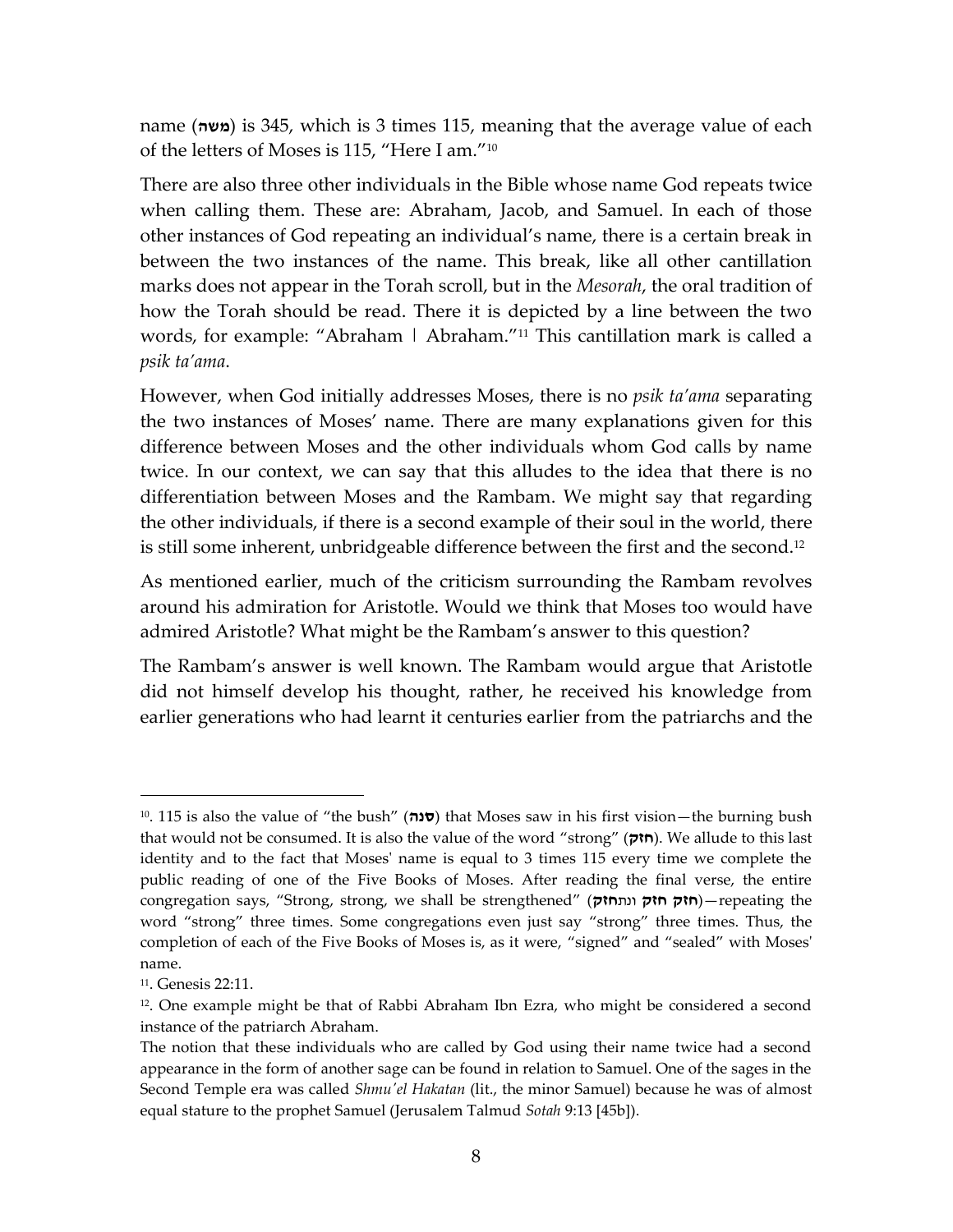prophets of Israel. <sup>13</sup> He is not relying on Greek culture per se. This is all truth. As the Rambam says in the Guide, "Hear the truth from whomever has spoken it." 14 Thus, for the Rambam, Moses would certainly agree with Aristotle's philosophy, even though he himself would have probably expressed it using different language. Of course, this does not mean that the Rambam would consider Moses and Aristotle equals, for Moses' revealed the word of God as practical commandments, 613 commandments that are able to bridge the gap between the infinite and the finite, even for a simple person.

As much as the Rambam may indeed be a second instance of Moses—and again, without a separation between them— according to Kabbalah, there must be some way to differentiate between them. A powerful way to capture the difference between them stems from the sages' saying, "Moses merited understanding" .(משה זכה לבינה)

In Kabbalah, the Arizal teaches that there are two related, but different words used to refer to the *sefirah* of understanding. The first is *binah* (בינה), the second *tevunah* (תבונה). *Binah* refers to the higher level of understanding, which is purely intellectual, while *tevunah* refers to the manner in which understanding pertains to the heart's attributes, such as love and fear.

So we might say that both Moses and the Rambam merited understanding. Moses though, merited *binah*, the higher level of pure intellectual understanding. The Rambam we will credit then with having attained lower understanding, *tevunah*. 15

#### The great eagle

The Rambam is often called, "the great eagle" (הנשר הגדול). If he is the great eagle and he is compared to Moses, then we need to ask whether Moses was ever referred to as an eagle. Was Moses ever compared to any animal figure for that matter?

<sup>&</sup>lt;sup>13</sup>. The dependence of Greek philosophy on the prophets appears in the works of the ancient historians. Particularly notable in this regard is the testimony of Porphyry in his *Life of Pythagoras*, Book II. See also Josephus in *Against Apion* 1:22.

<sup>14</sup>. 2:8.

<sup>15</sup>. The sum of the values of Moses' full name, "Moshe ben Amram" (**עמרם בן משה**(, together with the Rambam's full name, "Moshe ben Maimon" (**מימון בן משה**(, added to the two aspects of the *sefirah* of understanding that they represent, *binah* (בינה) and *tevunah* (**תבונה**) is 1820, a most important number in Torah. It is the number of appearances of God's essential Name, *Havayah*, in the Pentateuch. Numerically, it is the value of *Havayah*, 26, multiplied by 70, which is the value of the word "secret," thus alluding to the verse, "the secret of *Havayah* is [given] to those who fear Him" (Psalms 25:14).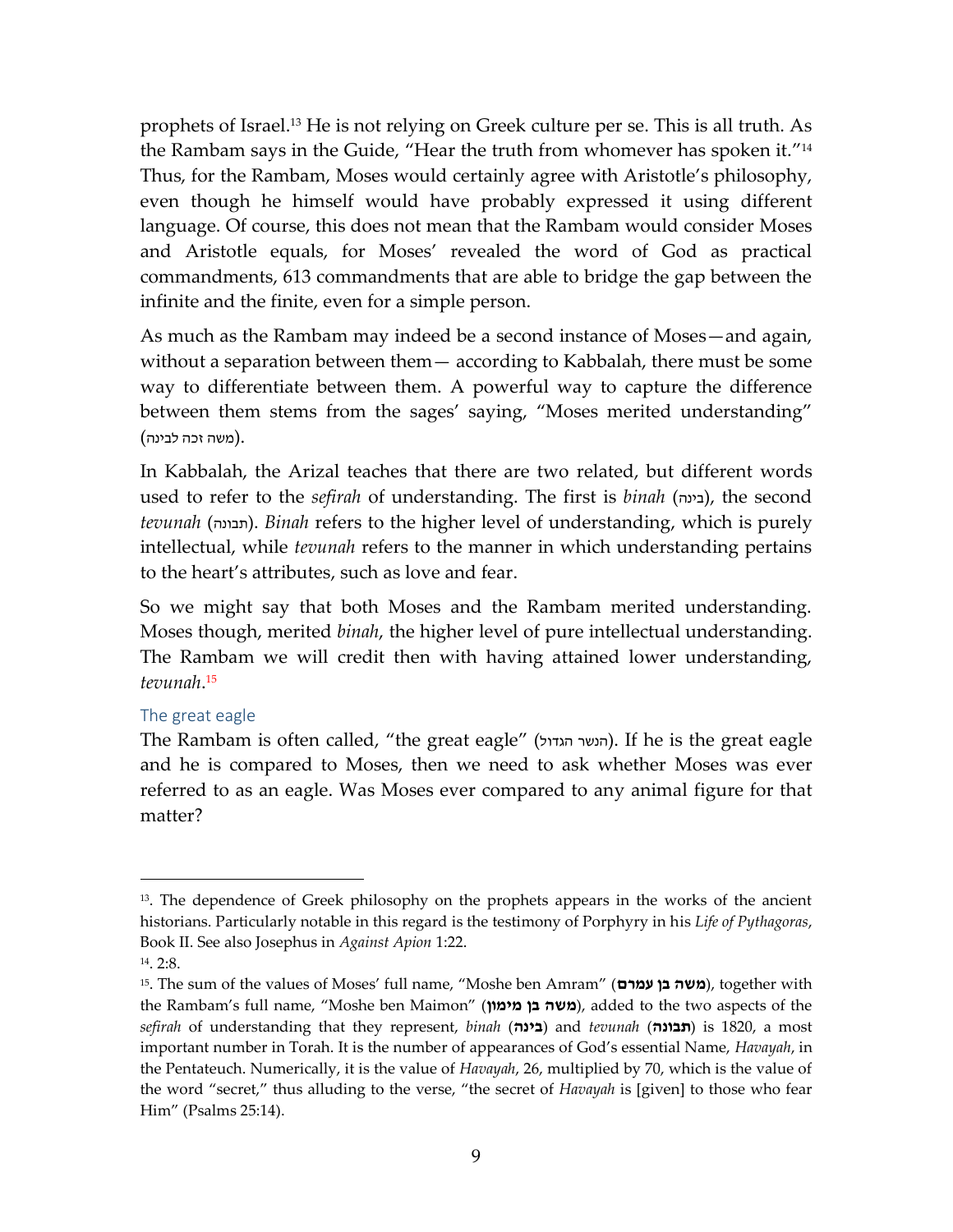Moses was not named by his mother and father, "Moses," but by Pharaoh's daughter. She said that she gave him this name because she had taken him out of the water. <sup>16</sup> What kind of a soul was Moses' soul? There are two types of souls according to Kabbalah: land souls and sea souls. The sea souls are like fish. Thus, Moses is the greatest example of a fish soul. How do we know this? First of all, Moses was born (and passed away) on the seventh day of the month of Adar. The Zodiac sign, the *mazal* associated with the month of Adar is Pisces, or fish. Moreover, the number 7 itself is the value of the word "fish"  $(x)$ , so the seventh day of Adar is related to fish perhaps more than any other day of the year. But, the sages reveal that Moshe was not only compared to a fish, he was actually called, "fish." How so?

Moses was his disciple Joshua's spiritual father. Joshua is referred to in the Torah as Joshua the son of Nun.<sup>17</sup> But, according to the sages, Nun does not refer to Joshua's biological father, but rather to his spiritual father, Moses. Nun in Aramaic actually means "fish," and thus Moses is referred to as a "fish" (one who was drawn out of the waters) by the Torah. In Kabbalah, we find a complementary explanation. The name "nun," is also the name of the letter "nun" ( $\alpha$ ), whose value is 50 alluding to and connecting it inherently with the *sefirah* of understanding, which has Fifty Gates. Thus, Moshe's name, "nun," is one of the sources for the sages saying that, "Moses merited understanding." In fact, Moses attained "nun"—the fiftieth level of understanding—twice in his life: once when the Torah was being given and a second time upon leaving this world.

Interestingly, the value of the letter nun (**s**), 50, is also equal to the value of the phrase in Jonah, "the great fish" (**גדול דג**(. Now we can safely say that just as the Rambam was called the great eagle, so Moses can be called "the great fish." Now, both "fish" (נון) and "eagle" (נשר) have three letters each. This being the case, one of the most interesting numerical operations in Kabbalah is to multiply their letters (like a dot product in vector mathematics) and find the sum of the products. To do so, we multiply the first letter of "fish" (**1**) with the first letter of "eagle" (**i**), or 50 times 50, whose product is 2500. Next, we multiply the second letter of "fish" (**i**) with the second letter of "eagle" (**v**), or 6 times 300, whose product is 1800. Finally, we multiply the third letter of "fish" (**b**) with the third letter of "eagle" ( $\eta$ ), or 50 times 200, whose product is 10000. The sum of these three products, 2500, 1800, and 10000 is thus 14300. But, incredibly 14300 is the

<sup>&</sup>lt;sup>16</sup>. Incidentally, the name of the Rambam's father was Maimon (**מימו**ן) which is itself a name stemming from the word for "water" (**מים**(.

<sup>17</sup>. Exodus 33:11 and elsewhere.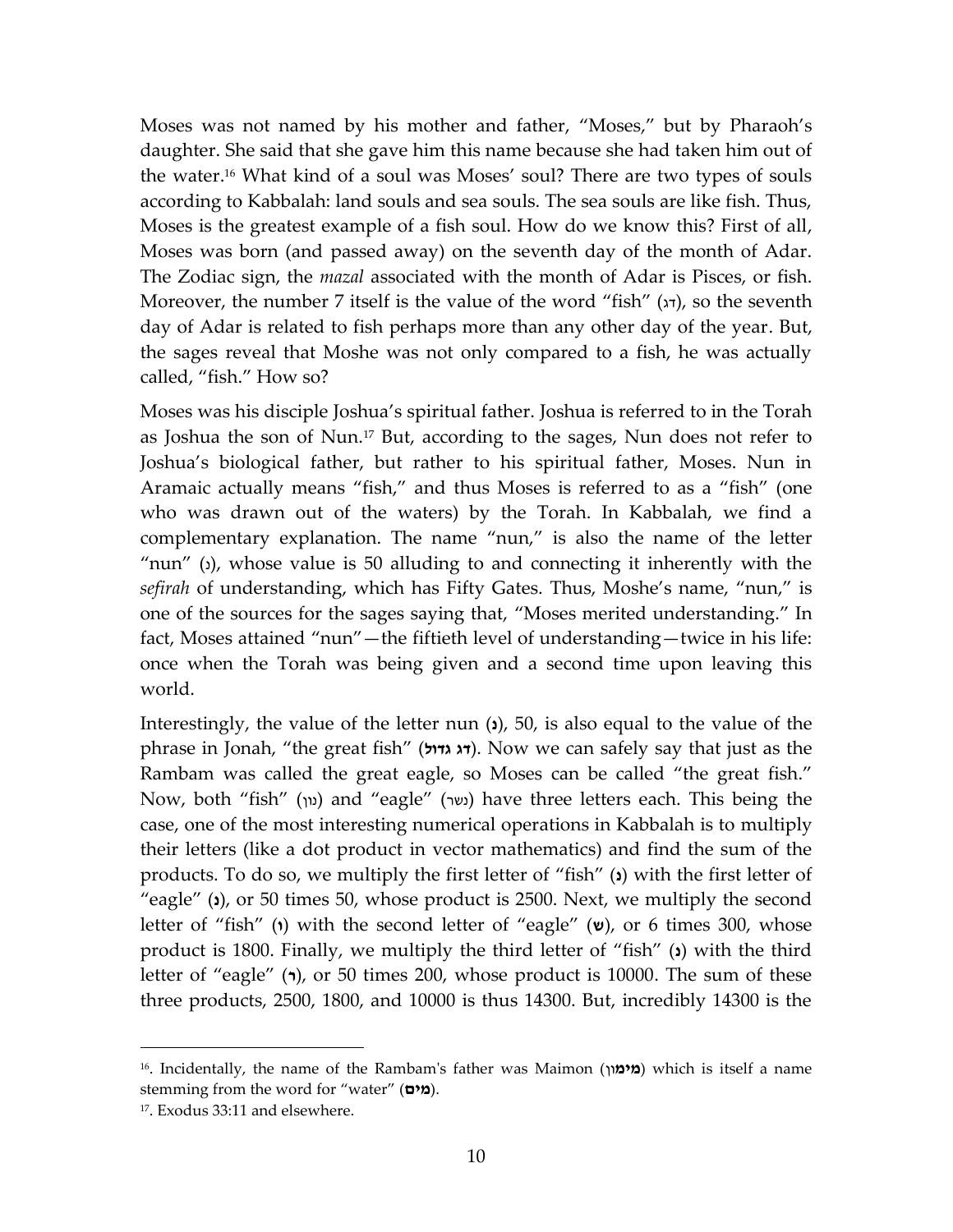product of 26 times 550, where 26 is the value of God's essential Name, *Havayah*, but more amazingly, 550 is itself the value of "eagle" (**נשר**). In other words, the fish multiplied by the eagle yields the "eagle of *Havayah*." There is no mathematical reason forcing this to happen. It certainly does not happen when we multiply other words with an equal number of letters in this manner.

## 5. KNOWLEDGE: KNOWING GOD

We have already mentioned the Rambam's central theological tenet, which is that you cannot know the Almighty by any descriptive attributes. In philosophy this is known as apophatic theology. Another way of saying this is that you can only know God by negation. Nothing can describe God, no attributes can be given to Him. So, if the Torah describes God as wise, it only comes to negate God not being wise, in other words, it means that God is not not-wise; it would be incorrect to attribute to God anything that is the opposite of wisdom.

But, once more like in quantum logic, to be not not-wise in classical logic means to be wise! In classical logic, the meaning of negation would be captured by just adding the word "not" before the negative attribute. So, for example, with respect to wisdom, God would be described as not-"not wise." But, the meaning of a double negative would be to just remove the negation, and so "God is notnot-wise" in classical logic would just be identical with saying that "God is wise." But, as we have already explained, that is not what the Rambam has in mind.

What the Rambam means to say is that God's wisdom cannot be compared to any kind of wisdom that I as a human being can grasp. In saying this, the Rambam is rephrasing one of the most important phrases in Kabbalistic literature, which appears in the introduction to the *Tikkunei Zohar* (which many people recite every Friday night), "You are wise, but not with any kind of known wisdom" (ידיעא בחכמה ולא חכים הוא אנת(. Meaning, that a human being cannot grasp what God's wisdom is. So when the Rambam is saying that you can only grasp God negatively, he is not saying that it simply means "double negation." Rather, he means that God is beyond whatever we understand about wisdom and every other example of corporeality or anthropomorphism.

If it was just simple negation for instance, God is angry, for that we could just say, that is simply not the case. But, when we want to say that God is kind, we cannot say that it is not true, rather that God's kindness is a kindness that we cannot understand. We call it "kindness" because that is how we experience Him.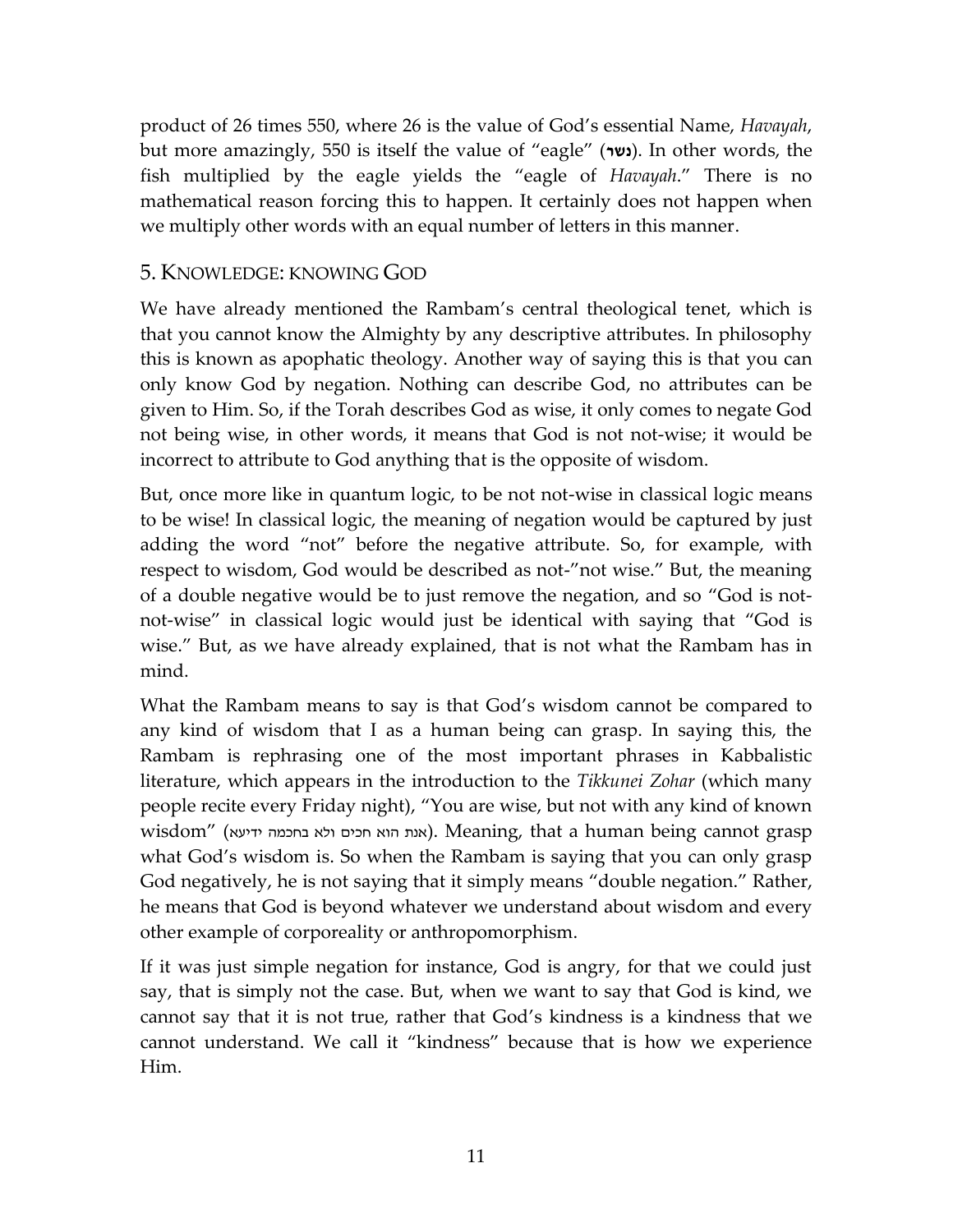According to Chassidic teachings, the Jewish soul can grasp something of God. The *Tanya* begins with the fact that this is what makes a Jewish soul unique. Grasping something with the soul is different than grasping it with the intellect. What the Rambam says is that the intellect that uses definitions cannot grasp what God is, but the soul is beyond the intellect. To try and illustrate what it means to grasp something with one's soul, Reb Hillel of Paritch taught a parable. He explained that throughout our lives, each of us is searching for a lost melody—the melody our soul heard before coming down into the world. Our soul, once it enters this world, begins searching for this lost melody. Everywhere we turn, our soul is listening for that melody, but none of the melodies we hear turn out to be the soul's melody. So the soul goes through life hearing many melodies, but in the end none of them are what it yearns to remember.

Why is this a parable for how the Jewish soul grasps God? Because on the surface, it is true that we cannot know anything about God. But, that was not always the case. The soul did, before it entered the body, know God. The melody we are seeking in the parable is a symbol for our knowledge of God that we had before being born. Saying that the Jewish soul does have some grasp of what God is, that has to be described as the possibility of having "positive theology." Thus, in spite of the Rambam describing only apophatic (negative) theology, we would like to incorporate also some form of positive theology.<sup>18</sup> One way to do this is by saying that the four letters of God's essential Name, *Havayah* are the initials of "knowledge by negation and knowledge by affirmation" ( **ה**שלילה **י**דיעת **ו**ידיעת **ה**חיוב). Thus, the first two letters, *yud* and *hei*, represent negative theology, while the final two letters, *vav* and *hei*, represent positive theology. What is important to notice is that we could have written the order of this acronym exactly the opposite, with the negative theology being represented by the final two letters and affirmative (positive) theology represented by the first two letters. The reason this is the better way to order them is that positive knowledge of God is found in the heart, in what is known as the heart's innermost dimension. The heart and its emotional faculties correspond with the final two letters of *Havayah*.

A beautiful allusion for this correspondence between positive knowledge of the Almighty and the faculties of the heart can be found when the Torah describes the unique nature of Moses as a prophet. Unlike other prophets who see their prophecy through metaphors and with riddles, Moses is described as seeing his prophecy with perfect clarity. The Almighty says to Miriam and Aaron, "Not so

 $18$ . In philosophy, positive theology—knowing what God is—is known as cataphatic theology. We will refer to it here as either positive or affirmative theology.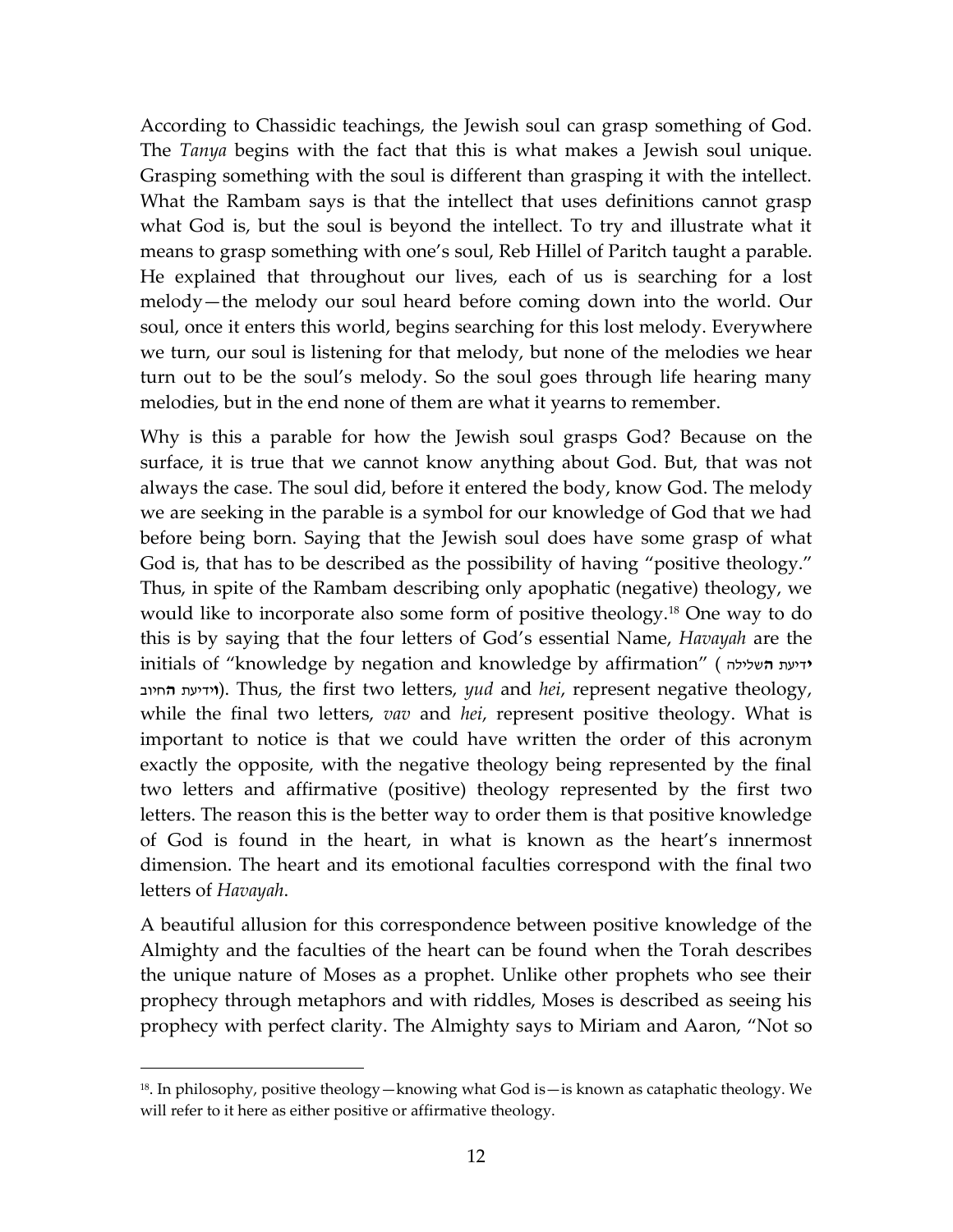my servant Moses, he is trusted in all my house." $^{\rm 19}$  (לֹא כֵּן עַבְּדִּי משֶׁה בְּכָל בֵּיתִי נֶאֱמֶן הוּא). The sages learn from this interaction between God and Miriam and Aaron that Moses' prophecy can be likened to seeing God through a transparent pane of glass, while all other prophets see God through a translucent one. These two levels of prophecy, two levels of seeing God, as it were, correspond to apophatic (negative) theology and affirmative theology. They themselves are alluded to in the two words "not so," in the verse just quoted, where in Hebrew, the literal wording that makes up the idiom "not so," is actually, "no yes" (לֹא כֵּן). The "no" provides an allusion to negative theology and the "yes" an allusion to affirmative theology. The numerical value of "no"  $(x)$  is 31—the 30 provides a clear numerical reference to the three intellectual *sefirot* and the 1 refers to the crown. On the other hand, the value of "yes" (כן) is 70, which also clearly alludes to the seven lower *sefirot*, associated with the attributes of the heart. In other words, the translucent-like pane of all other prophecies is related to the word "no" and corresponds to the intellectual sefirot and the first two letters of God's essential Name. The transparent-like pane, hallmark of Moses' affirmative prophecy is related to the word "yes" and the final two letters of God's essential Name. To summarize,

| theology                  | prophecy    | prophet                      | letters<br>Havayah | of referred to by |
|---------------------------|-------------|------------------------------|--------------------|-------------------|
| apophatic<br>(negative)   | translucent | prophets<br>all<br>but Moses | yud<br>hei         | n <sub>0</sub>    |
| affirmative<br>(positive) | transparent | <b>Moses</b>                 | vav<br>hei         | "yes"             |

## 6. LOVING-KINDNESS: SOURCES OF GOODNESS AND EVIL IN LIFE

God is the perfect good. As with respect to all other attributes, you cannot say that God is good in a direct manner. According to the Rambam, you have to say that the Almighty is "not-not-good."

Where does evil come from? In the Guide, $20$  the Rambam dedicates a chapter to discussing the issue of evil. His contention is that there are three sources of evil in the world, but that in the end, evil is far less prevalent than good.

<sup>19</sup>. Numbers 12:7.

 $20, 3:12.$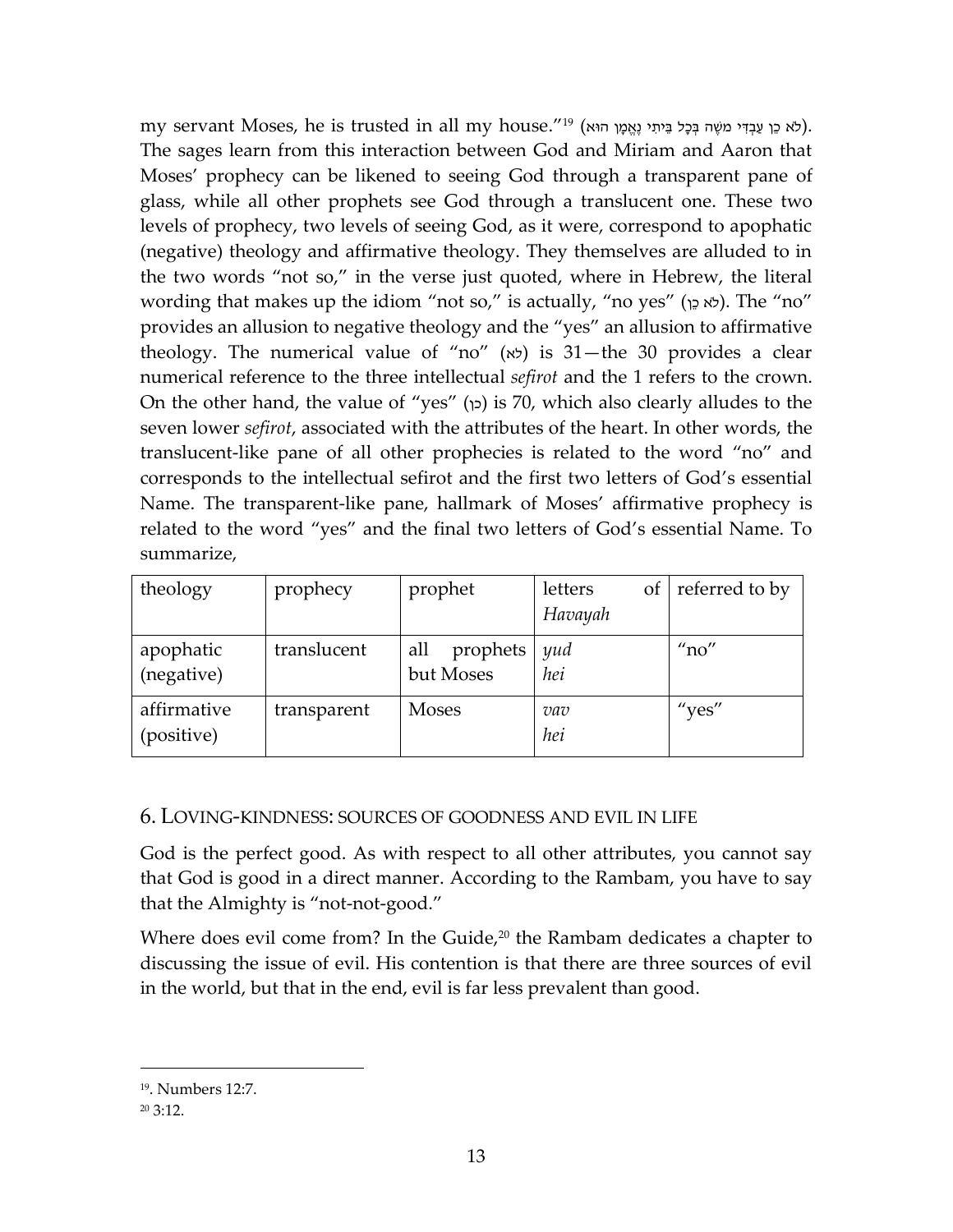The first and primary source of evil, accountable for the clear majority of negative things in each of our lives, is we ourselves. Our own choices, our own behavior, are the source of most the evil in our lives. Thus, if something negative has happened to someone, the majority of the chances are that the person himself is responsible for it.

The second source of evil is other people. A small minority of the negative things in our lives are inflicted upon us by other people.

The third source of evil is nature. But, nature is the source for an even small percentage of the evil in the world.

The most important and novel observation made by the Rambam is how evil is divided among these three sources: the individual, others, and nature. Most people think that most of the negativity and evil we encounter in life is inflicted on us by either nature or other people. But, the truth says the Rambam is that I am responsible for most of the evil that happens to me. Why do people make this mistake? Because every person judges reality from his or her own perspective which places him or her self at the center of all reality. Egocentricity is to blame for the skewed view we have of reality and of the evil in it.

The three sources of evil that the Rambam describes clearly correspond to the three lower worlds in Kabbalah. The majority of the evil is in the world of Action, which is what a person does to himself. The small minority is what others do to him and that corresponds to the world of Formation. And the smallest minority originates from nature and that corresponds to the world of Creation.

| world     | source of evil         | percentage |
|-----------|------------------------|------------|
| Creation  | nature                 | smallest   |
| Formation | other people           | smaller    |
| Action    | the individual himself | greatest   |

But, in the good, there are four levels. In addition to the good that a person does for himself, that others do for us, and that nature does for us all, there is the ultimate source of absolute good, the Almighty Himself.

Starting with nature, the very fact that I have air to breathe is part of the constant goodness that nature does for every one of us. Understanding that everything in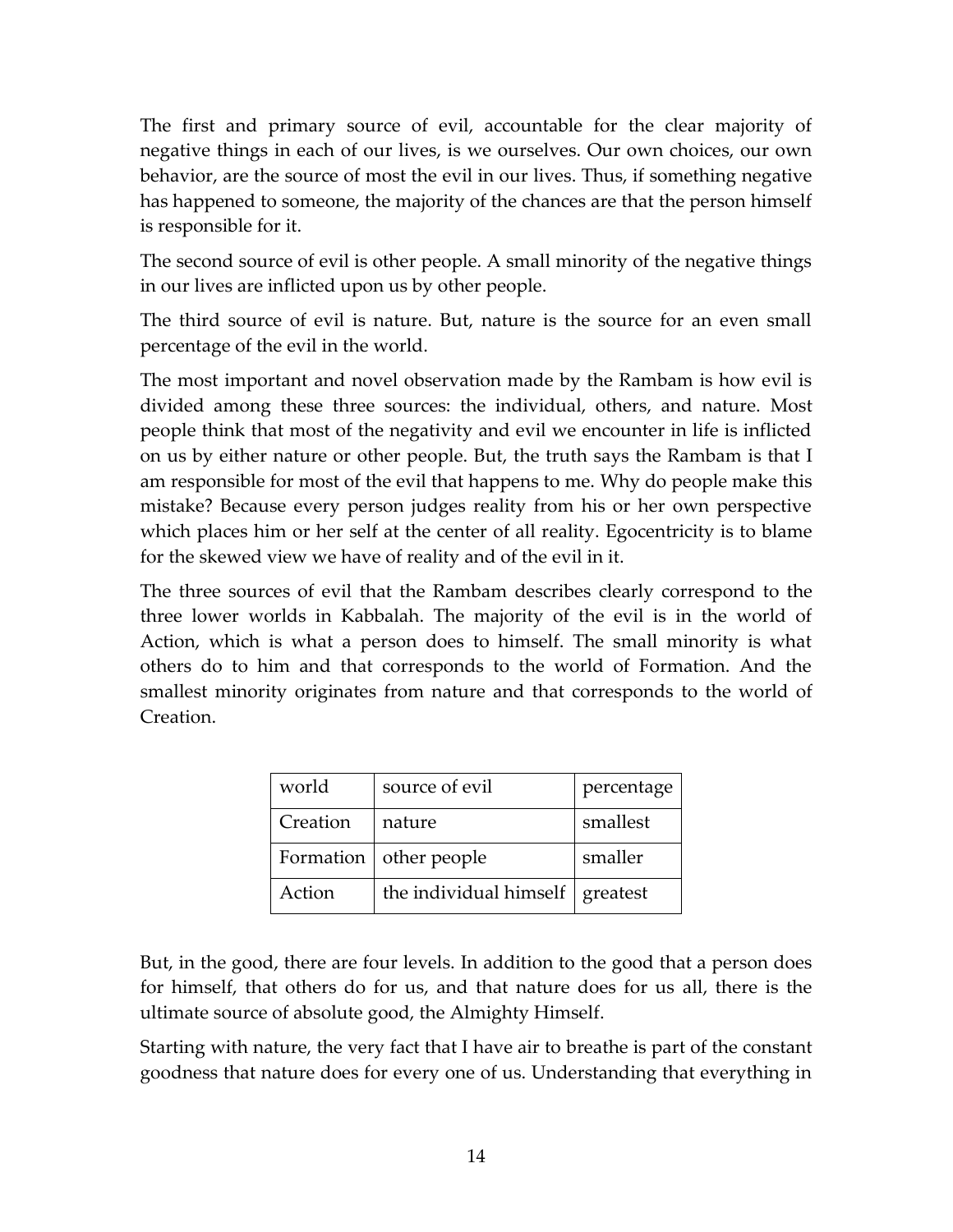nature that sustains life is part of nature's goodness can help us understand how nature is infinitely more good than it is evil.

The same goes for other people. Most of the people in the world mean well, and most human interaction is not meant to harm but to increase wellbeing in the world.

But, when it comes to myself, the majority of my actions might not be so good, but still I do intend to treat myself with goodness.

However, when it comes to the good, the good has a fourth source, the ultimate source of absolute goodness, which is God (in fact, in English and German, the word "God" literally means "good"). No evil comes from God, but good certainly does.<sup>21</sup> Sometimes God's goodness is manifest through nature and through natural events, but sometimes it is not and it appears to us as a miracle.

The four sources of good also correspond to the good part of the four Worlds appearing in Kabbalah, this time with the world of Emanation above. The World of Action is certainly the space that our consciousness inhabits. Other conscious forces in our lives, like other people, are considered part of the World of Formation. Nature is described as the World of Creation. Finally, God as the ultimate source of good, represents the World of Emanation. One of the differentials offered in Kabbalah between the World of Emanation and the lower three worlds, Creation, Formation, and Action is that in Emanation there is absolutely no evil. But, from Creation and lower, there are increasing levels of evil. The principle is that the World of Creation is mostly good and only fractionally evil. The World of Formation is considered half and half, half positive and half negative. The World of Action is mostly evil. To summarize the Rambam's picture of good and evil in reality we can use the following table,

| letter of Havayah   world |                      |                      | good vs. evil   source of goodness or evil |
|---------------------------|----------------------|----------------------|--------------------------------------------|
| yud                       | Emanation   all good |                      | God                                        |
| hei                       | Creation             | mostly good   Nature |                                            |

 $2<sup>1</sup>$ . One might ask how the Rambam would explain the notion that it is God that sets a person up in such a way that he is driven to do evil. Does this not place the blame for evil also on God? In his writings on astrology, he explains that man is indeed born with different proclivities for good or evil, but he can overcome them. Even when it seems that God Himself is almost seducing the person to do something wrong, according to the Rambam, the person can always decide how to act. A person can always overcome whatever natural proclivities or social triggers, or even nature dictates.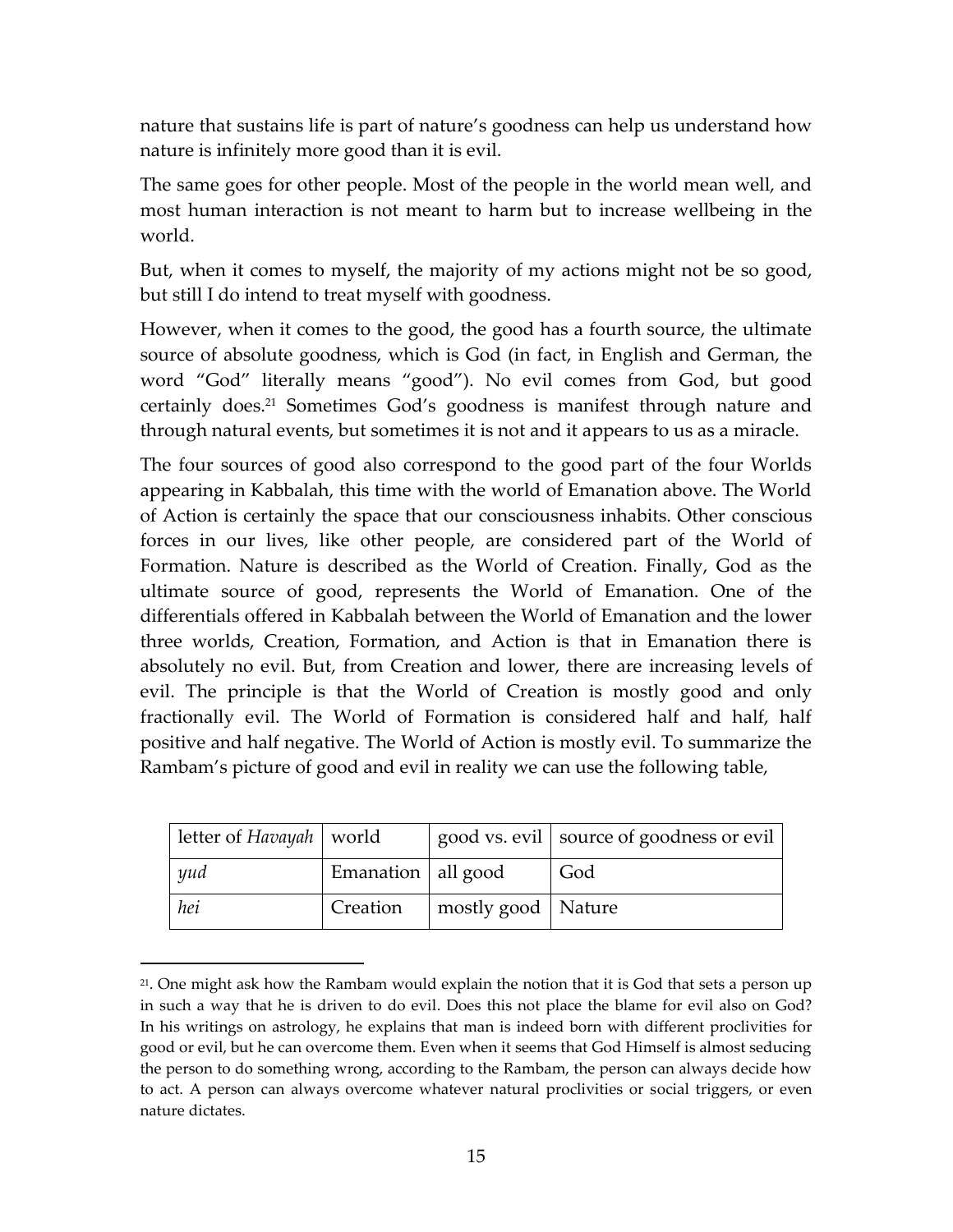| vav | Formation   half good |                      | other people |
|-----|-----------------------|----------------------|--------------|
| hei | Action                | mostly evil   Myself |              |

## 7. MIGHT: THE NUMBER FOURTEEN

Another name for the *sefirah* of might in Hebrew is "law" (דין). Clearly then the Rambam great codex of law, the *Mishneh Torah*, represents the *sefirah* of might. The Rambam himself called this great work, *Hayad Hachazakah*, which literally means, "The Strong Hand," a clear allusion to the left hand, the hand of might. The Torah uses three idioms with the word hand: "the strong hand" ,(היד החזקה) <sup>22</sup> "the great hand"<sup>23</sup> (היד הגדולה), and "the raised hand"<sup>24</sup> (יד רמה), all in reference to the exodus of the Jewish people from Egypt. The strong hand is the left hand (and the *sefirah* of might), the great hand is the right hand (and the *sefirah* of loving-kindness), and the raised hand relates to the middle axis of the *sefirot*, particularly to the *sefirah* of knowledge, from which the loving-kindness and might emanate. The Arizal identifies the Rambam's soul-root with the left sideburn of Adam's head, the origin of the left (strong) hand.

The value of the word "hand"  $(\tau)$  is 14. The Rambam loved numbers, and sometimes explicitly, but most of the time implicitly used them in key parts of his work. He named his legal work the Strong Hand because in all it contains 14 distinct books, each of which he gave a name. Perhaps his special affinity with the number 14 stems from the fact that he was born on the fourteenth day of the month of Nissan. In his teenage years the Rambam wrote his very first book called "A Treatise on Logic," in which he set out to explain the principles of human logic and thought. That book too he purposefully divided into 14 chapters.<sup>25</sup>

8. BEAUTY: NEARNESS TO GOD

<sup>22</sup>. Exodus 13:9

<sup>23</sup>. Ibid. 14:31.

<sup>24</sup>. Ibid. verse 8.

<sup>25</sup>. The Rambam's legal work, *Hayad Hachazakah*, has many other implicit references to special numbers. He writes in the introduction that the book contains 83 sections, meaning that he gave this number 83 some special significance. 83 is the value of the word "sickness" (מחלה). By dividing his work into 83 chapters, the Rambam was perhaps alluding to the sages' statement that learning Torah is a panacea for all illness. It might also be an allusion to the Rambam's work as a physician who heals. What remains implicit is that the work contains exactly 1000 chapters.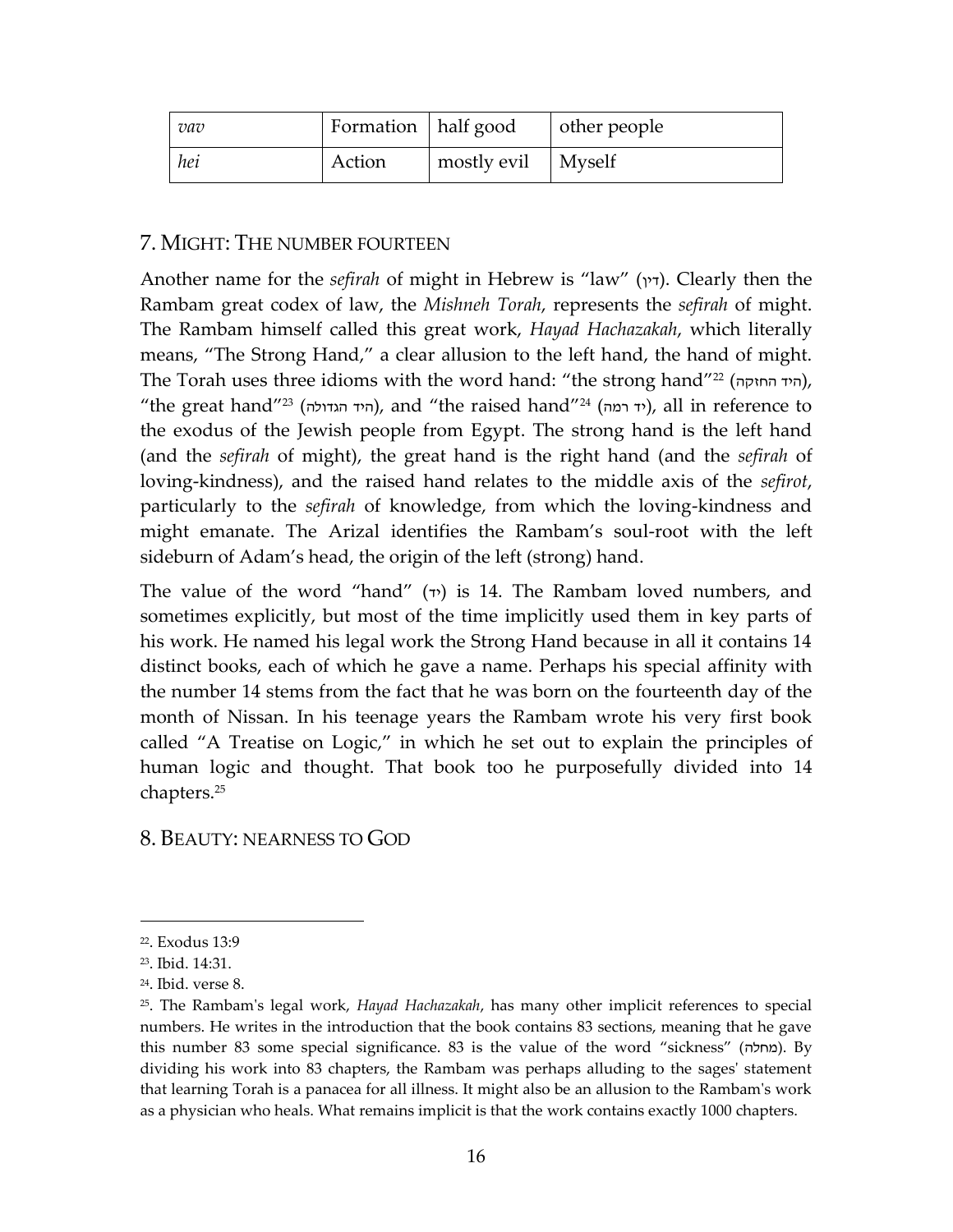The *sefirah* of beauty is related to how close a person is with God. According to the Rambam, the only way to come close to the Almighty is through the intellect, by developing one's active intellect or mind.

Much of the criticism aimed at the Rambam focuses on his devotion to the intellect. About two centuries after the Rambam, Rabbi Chasdai Crescas wrote an important critique of the Rambam in his book *Or Hashem*. One of his main arguments is that to be a good Jew and to be close to God is not a function of the mind, but of the heart. Obviously Chassidut is closer to Rav Chasdai. But, according to the Rambam to be close to God is a function of the intellect.

How does the intellect relate to the *sefirah* of beauty, which is associated with the heart? The Zohar explains that the *sefirah* of knowledge is the inner soul of beauty. Recall that in reference to knowledge, we discussed the Rambam's negative (apophatic) theology. By definition, according to the Rambam, the way to come close to God is by freeing oneself of all false images of what God is. For this, one has to have a very strong intellect that overcomes the need of the heart to feel God in some corporeal or semi-corporeal manner.

The *sefirah* of beauty functions both in terms of our closeness to God and in terms of God's closeness with us. The Rambam explains that the closer I grow to God, the closer He is to me. How can this be seen? He explains that God's Providence is greater when it comes to those who are close to Him. Providence is in a sense the way that God knows creation, it is the experiential expression of His knowledge, the inner soul of why one person is closer to God's Providence, and another is more distant.

# 9. VICTORY AND ACKNOWLEDGMENT: GOD'S EYES

The *sefirot* of victory and acknowledgment in the Rambam's thought also have to do with Providence. God's Providence is as it were His "eyes." The Rambam of course cannot stand any form of corporeality being associated with the Almighty, and so this idiom, "God's eyes," is just a metaphor for God's Providence.

As we mentioned in regard to knowledge, according to the Rambam, Divine Providence is greater on the individual who is closer to Him. It follows therefore that when it comes to those individuals, or other parts of reality, that are farther from Him (farther from gaining the correct intellectual appreciation of negative theology), Divine Providence treats them not on an individual level, but rather all together in a general way. In other words, there is personal Divine Providence and there is general Divine Providence.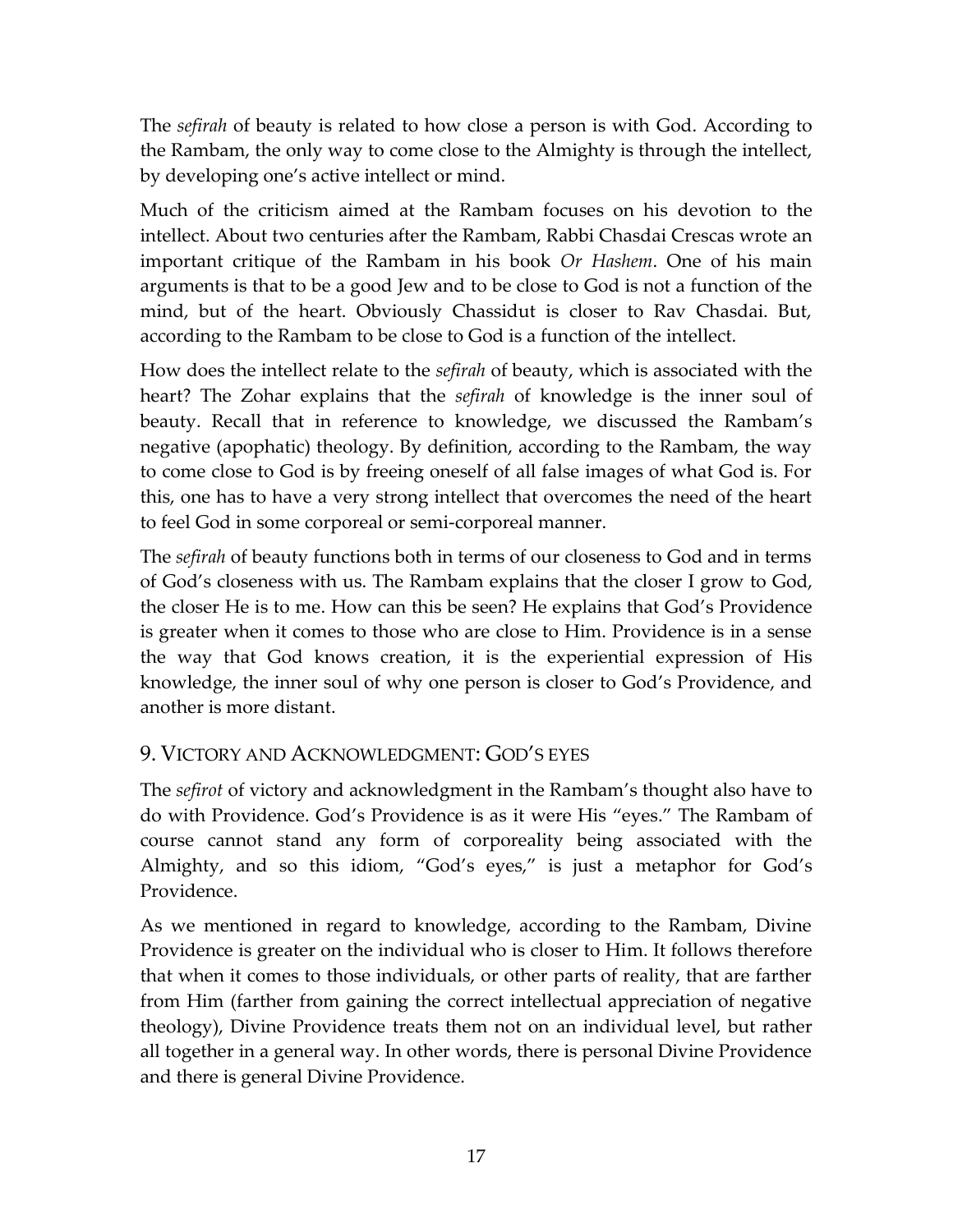The Ba'al Shem Tov on the other hand (based on explicit sources from the sages) teaches that Divine Providence views every single element of creation individually. Every leaf and every insect enjoy personal Divine Providence. How then does Chassidic thought reconcile the Ba'al Shem Tov with the Rambam? The answer given in Chassidut is that externally only (as manifest in consciousness), there are differences in Providence. But, actually, God's Providence is over all, and equally.

# 10. FOUNDATION: HISTORY OF THE WORLD

One of the meanings associated with the *sefirah* of foundation is order. One of the strong critiques against the Rambam was regarding his principle of belief in the resurrection of the dead. There were those who in his lifetime argued that he did not truly believe in it. To answer this critique, the Rambam wrote a lengthy and in-depth epistle titled, the *Epistle of the Resurrection of the Dead*. In this work, the Rambam explains his point of view, and why even according to his philosophy, there is room for the Resurrection.

Why were some scholars convinced that the Rambam did not believe in the Resurrection in the first place? The reason lies in the fact that he writes that the World to Come, which is eternal, must be purely spiritual, because a physical body, in his view, cannot exist eternally. This angered many sages who knew that the World to Come had to include a body, as it states in the Talmud.<sup>26</sup> So what does the Rambam explain?

He says that certainly there will be a physical resurrection of the dead, but it will only be a temporary state. The bodies will die once again, and then the true World to Come will be an eternal spiritual reality. This version also was not accepted by many, but this was his belief. Even this is rationalized in Chassidut. In short, Chassidut believes that the World to Come will be physical and eternal at the same time. In the ultimate future the soul will not shed the body but physical reality itself (the body) will ascend to a plane of existence that at present is purely spiritual (as did the body of Elijah the prophet). Corporeality itself will reveal the infinite and thus will no longer fall under the law of entropy.

Before the Resurrection of the Dead there is a period of time known as the Days [era] of Mashiach. Before that comes this world. And before that there was Chaos. So the Rambam places all of the stages of reality into an order. There were two already: The chaotic stage and our present physical reality. These

<sup>26</sup> . *Sanhedrin* 90b-91a. See *Aruch laner* there. *Ketubot* 111a. In the midrash see *Midrash bereisheet rabbah* 95. (See also *Zohar* III, 91a and II, 199b).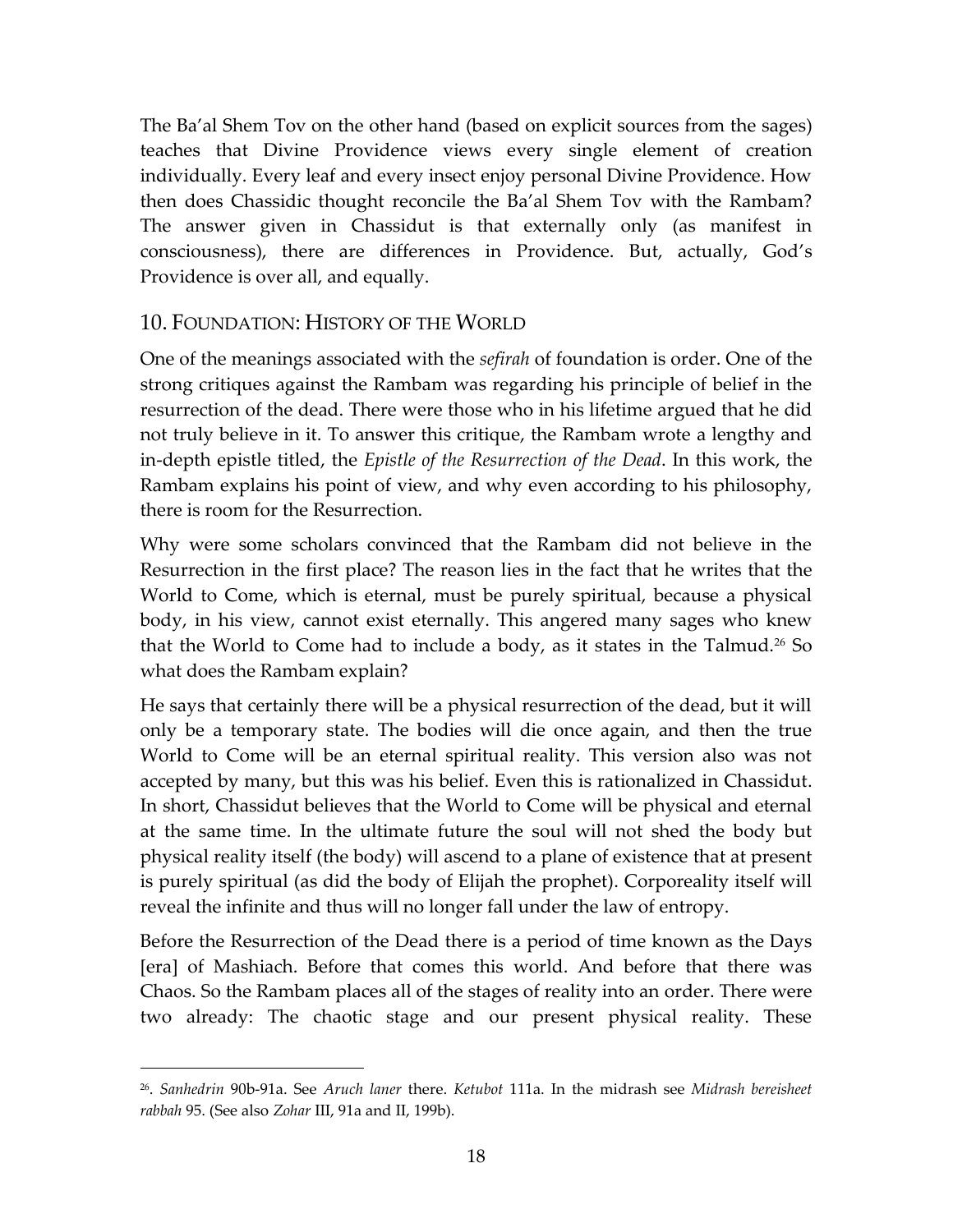correspond to the two parts of the soul known as the psyche (*nefesh*) and the spirit (*ru'ach*). The next three are what correspond to the three higher levels of the soul, *neshamah*, *chayah* (Resurrection of the Dead), and *yechidah* (the World to Come). In the following manner,

| stage of world order     | level of soul           |
|--------------------------|-------------------------|
| World to come            | Singular one (yechidah) |
| Resurrection of the dead | Living one (chayah)     |
| Days of Mashiach         | Soul (neshamah)         |
| Present reality          | Spirit (ru'ach)         |
| Chaos                    | Psyche (nefesh)         |

# 11. KINGDOM: THE PURPOSE OF A RECTIFIED SOCIETY

According to the Rambam there are only two commandments that sum up the entire Torah: to believe in God (positive) and not to worship idols (prohibitive or negative). In the Guide, the Rambam explains that the whole idea of government and society and all the laws of the Torah are simply a support system for the individual to best perform these two commandments. To come to perfect faith in God and not to worship any form of corporeality. Thus, the only reason for us to invest so much time and energy in creating a society that is according with Torah is so that people have the perfect conditions that will support the performance of these two commandments.

Unlike other philosophers, the Rambam does not say that the creation of the world ex nihilo depends on the precepts of faith in God. In his introduction to *Perek Chelek* in the Mishnah, the Rambam enumerates thirteen principles of faith. The first five principles of faith regarding God have nothing to do with whether or not the world was created. The Rambam's position was knowingly stated in contradistinction to the position of the *Kalaam*. The *Kalaam* (lit., Speakers in Arabic), were Muslim philosophers during the Rambam's time, who were fatalistic and deterministic in their thinking.

The *Kalaam* are most famous for their argument for creation. In short, there argument went as follows:

*Whatever exists must have had a beginning,*

*Whatever begins to exist must have a cause that brought about its existence,*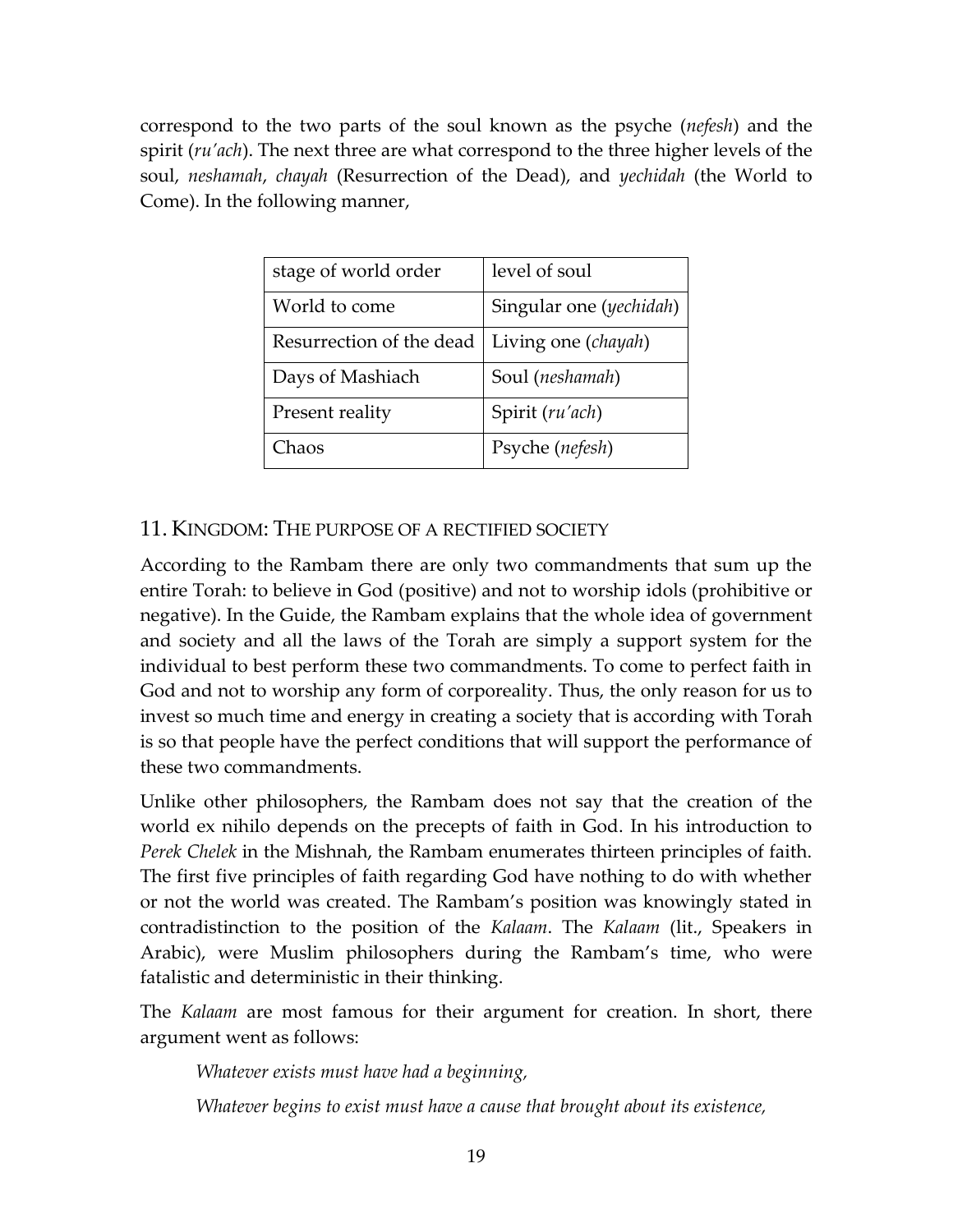## *Therefore it follows that the universe has a cause, i.e., the First cause, or God.*

The Rambam however argues against the *Kalaam*. Not necessarily because of their proof for reality having been created, but rather that it also implies that there is no free will (a topic we will not get into in this context). The Rambam states that it is not at all obvious that the world must have been created, meaning there is no necessary proof for reality having been created because everything must have a beginning and therefore a reason or cause. The Rambam repeats that Aristotle, who was very well aware of how causality works argued that the world is primordial, meaning it never came into being, but had always existed. 27

So, in terms of creation, the *Kalaam's* argument are the first thing the Rambam argues against. Afterwards he brings three other possible explanations of creation. The first is the Torah's (Moses), the second is Plato's, and the third is Aristotle's. He explains them exactly according to the levels of Creation, Formation, and Action.

Moses in the Torah says that the world was created something new from nothing. Plato says that the world is something new from something that already existed. Aristotle says that it is primordial (neither new, and certainly not from something). These three explanations correspond in a straightforward manner to the essence of the three lower Worlds, Creation, Formation, and Action.

In Hebrew, the verb "to create" (בריאה (indicates the coming into being of something from nothing. Thus, Moses' account of creation as it appears in the Torah, is referring to creation the way it seems in the World of Creation.

In the World of Formation, we find the concept of something coming out of something (יש מיש). This is the approach taken by Plato.

Finally, Aristotle's view, which states that the world was never created fits well with the consciousness of the World of Action. About the World of Action (which also corresponds to the *sefirah* of kingdom), it is said that it is divorced, or severed from what is above it. It also causes whatever emanates from it to seem to be independent of its source. Therefore, from the perspective of the World of Action, the world does not even look created, it just looks like it has always been here, it just recycles the same reality again and again (Aristotle) of primordial matter.

<sup>&</sup>lt;sup>27</sup>. The topic of causality is an important one, but beyond our present scope. Suffice it to say that Rebbe Isaac of Homil, the greatest mind in Chassidic thought, explains throughout his writings that "nothing makes itself."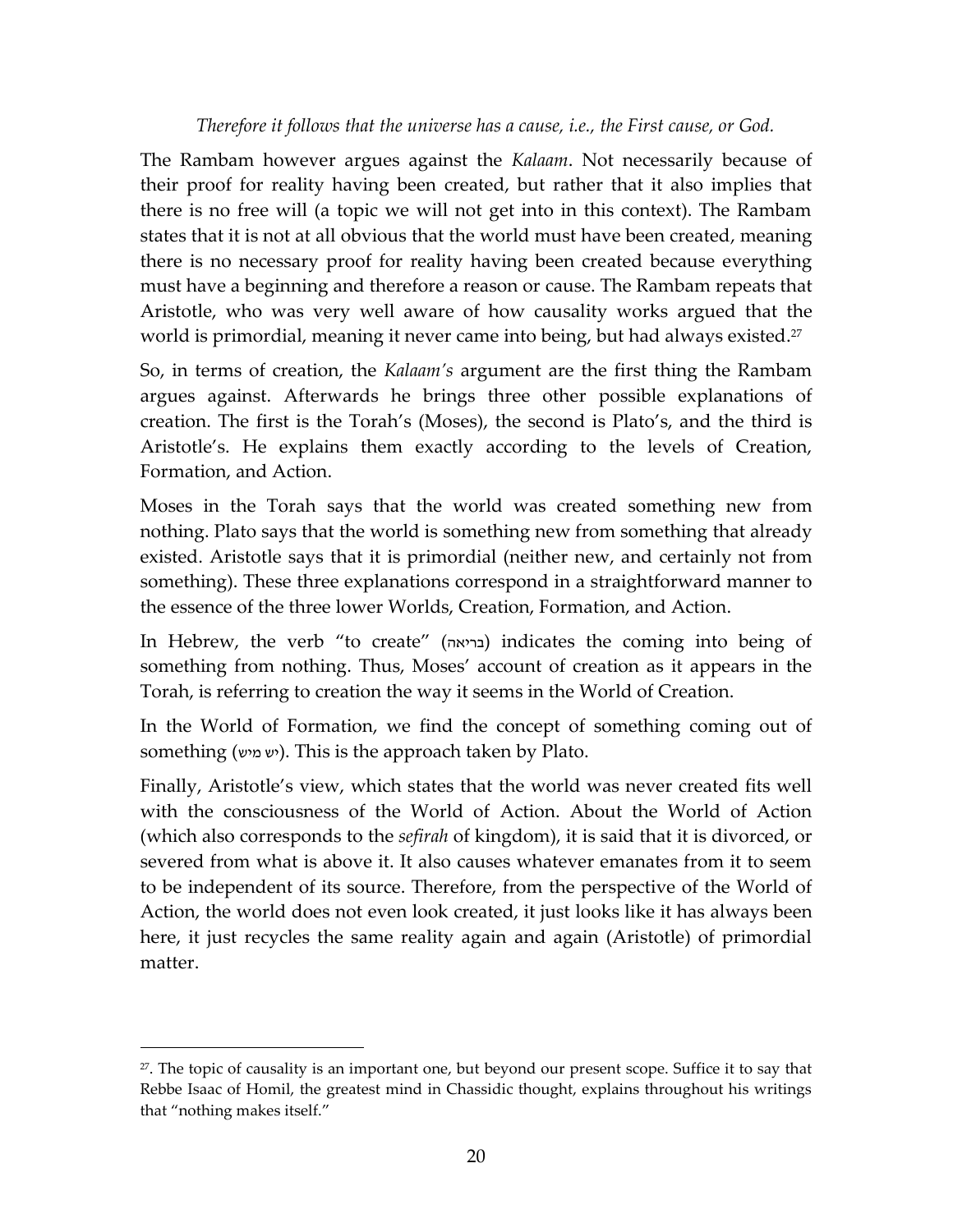The Rambam says that he cannot prove any of these approaches, but of course, in terms of faith, he believes in Moses' account in the Torah (he does note that it makes a little more sense than the others). Between Plato and Aristotle, the Rambam writes that he can accept Plato's position at a certain level (he can live with it, so to speak), because it is at least close to the Torah's creation from nothing. But, with Aristotle, since his viewpoint is not provable logically, he has to remain at odds.

## 12. WILL THE REAL RAMBAM PLEASE STAND UP

Now that we have gone through all the *sefirot* and surveyed which part of the Rambam's work corresponds to each, we want to turn to one of the most formidable questions anyone who seriously studies the Rambam is faced with. Who is the true Rambam?

The Rambam's work is usually divided into two main areas: the *Mishneh Torah* and the *Guide*. In the *Mishneh Torah*, the Rambam appears to be a classic Talmudic scholar who places the most weight on the Torah's commandments and their performance. In the *Guide*, he appears as a medieval scholastic philosopher and seems to place far less weight on the commandments (although the last part of the Guide deals with the rationale behind the commandments). In the Academic world and even in the Torah world, these two seemingly contradictory personas of the Rambam present the question of which represents the Rambam's deeper identity. To this consideration, we think that a third persona needs to be added: that of Rambam the physician.

## The Rambam as a physician

Up until the age of about forty, the Rambam did not work. He relied on the gem trade his older brother engaged in. But, then a catastrophe struck and the Rambam's brother was drowned in a shipwreck off the coast of India. The Rambam describes the year that followed his brother's death as the most difficult time of his life. He not only had to provide from now on for his own family, but for his brother's widow and children as well. The Rambam had to leave his learning and find an occupation. He had studied medicine throughout his life and after some efforts (told in various histories of his life, some of them hagiographic in nature) became the physician to the Sultan in Cairo.

The work in the Sultan's court exacted a tremendous price on the Rambam himself. In his medical works and in the *Mishneh Torah*, he literally swears that whomever lives according to his guidelines will never be sick, and will die only of old age. But, he himself was not able to live according to his own guidelines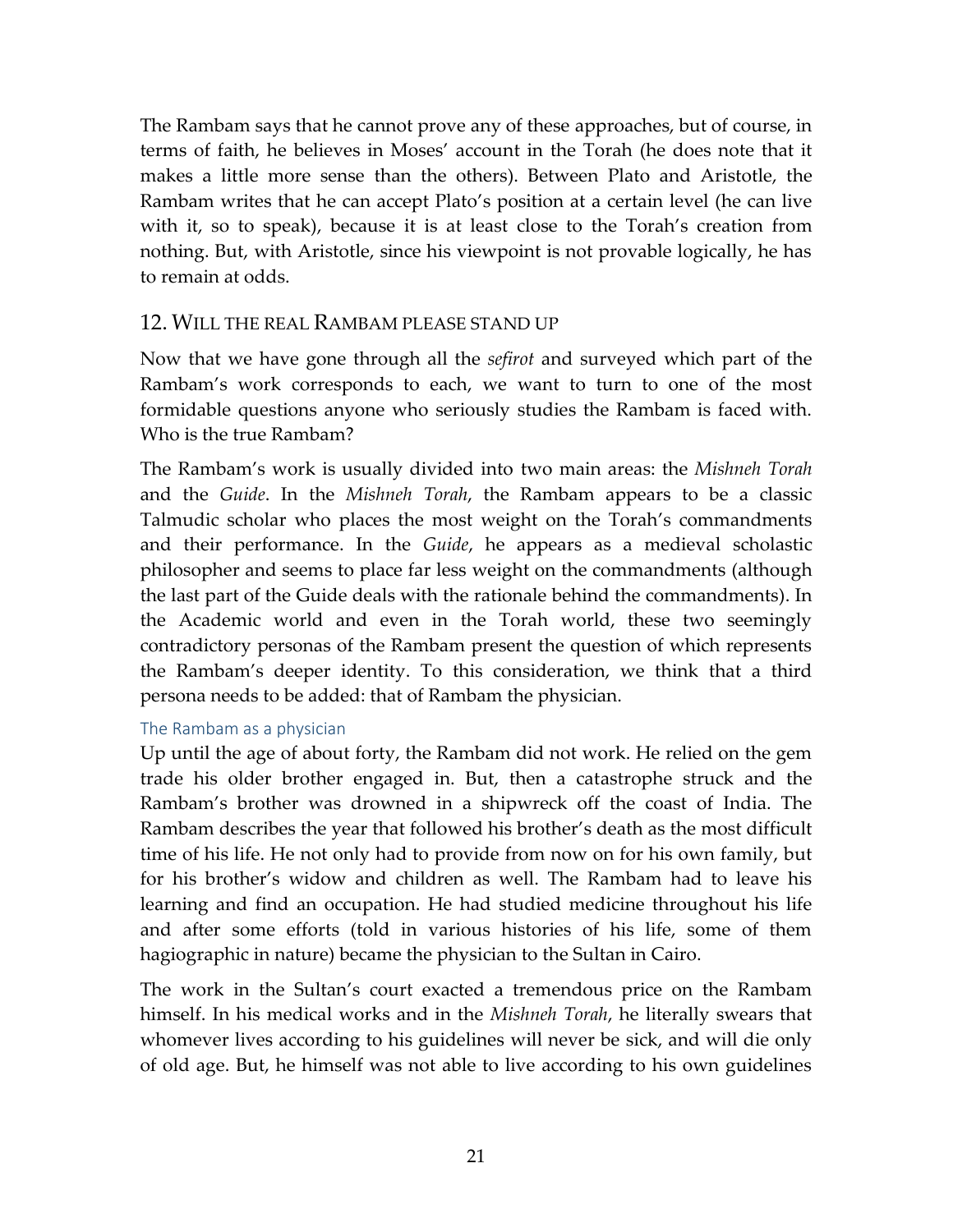because of the difficulty of his work in the palace. According to most opinions, the Rambam did not reach the age of seventy.

Another example of the contradictory nature of his work is that he was very much against astrology, scorning it for being nothing more than a false belief held by only the most vulgar of people. In fact, the very last thing he composed in his life was an epistle against astrology. And yet, at the same time, the Rambam himself made a big deal out of the hour that he was born on, 1pm on the fourteenth day of the month of Nissan.<sup>28</sup>

Why did the Rambam not live very long then? According to his own account, he literally worked himself to death. He would leave his home on the outskirts of Cairo about near the crack of dawn, riding a donkey for 45 minutes to get to the Sultan's palace. After working all morning in Cairo, he would ride back to his home. When he came home there were hundreds of people waiting for him to treat them. He reports that he barely had time to get in the house and drink a cup of tea before he had to see the patients. With short breaks for prayers, he saw people well into the night. Finally, he was free to continue working on corrections and edits to his voluminous work, the *Mishneh Torah* and to answer the many questions that arrived at his doorstep from around the Jewish world. He describes himself as so exhausted at this point that he had to lie in bed with his knees raised and write on a block of wood placed across his lap as a table.

This was the Rambam's life after his brother's death. How different it was from what the Rambam had hoped for. He writes that if it was up to him, he would have lived in total seclusion and devoted his life to learning and to knowing God. But, in practice he had to become a physician. Like in every area of his life, here too the Rambam's approach was innovative. It can be argued that the Rambam was the first modern physician. He held no bias against patients, all were equal to him. He would never tell a patient what to believe, only pure medicine!

Thus, as much as the *Mishneh Torah* and the Guide represent the Rambam's two major contributions in Torah, his thirty years of work as a very influential physician together with his voluminous works on medicine make up a third side of his personality. A third Rambam, if you will.

 $28$ . To the list of contradictions in his work, one might add the fact that he was opposed to any and all attempts at foretelling on which year the redemption would occur. Yet he himself writes that he has a tradition in his family (passed down from the time of the Temple) when the redemption would occur.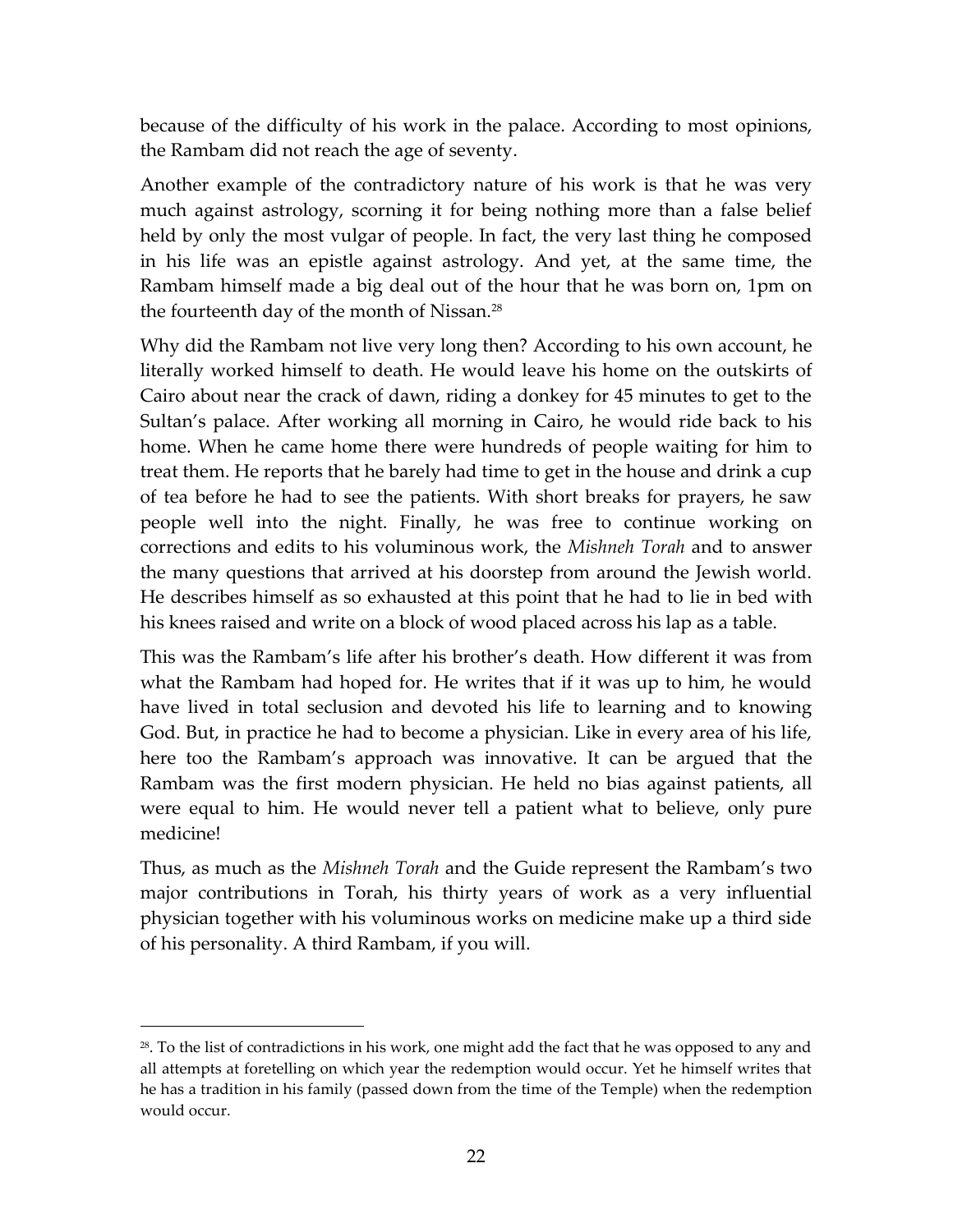#### The real Rambam

Of these three different personalities, which one is considered the major and which one or ones are considered minor. That depends on who you ask.

Most do not consider Rambam the physician as a contender for the title of the real Rambam. For most, Rambam is recognized as the Talmudic scholar who wrote the *Mishneh Torah* or Rambam the philosopher who wrote the *Guide*. Academics identify the major aspect of the Rambam's work with his philosophy. In their view, writing the Code of Law was only meant for simple Jews.

For a rabbi it is clearly the opposite. The Guide is not studied in *yeshivot*. The depth of his code of law is so great that it is studied over and over, and there is no end to the innovations in Talmud that come from it. With respect to the *Guide*, rabbis cite what the Rambam wrote explicitly in the introduction: that this work is meant for only a handful of people, himself included (all great books say the academics were written by the authors for themselves).

Perhaps the physician in the middle can unite the two. The work done by the Rambam the physician was one of the greatest examples of pure acts of lovingkindness (he did not charge the simple people that came to see him).

#### Did the Rambam mean what he wrote in the Guide?

There is another question raised regarding the Rambam's writings, especially regarding the Guide. Did the Rambam really believe everything he wrote, or could it be that he had some secret underlying opinion that he did not share?

Many secular scholars argue that the more he defends Moses against Aristotle, the more it seems to them that he secretly sides with Aristotle. This has been a controversy between the scholars over the past century. The Rambam himself says that when you teach a student, you have to teach one way, but as the student grows in understanding you have to teach them that what you knew in first grade was good for then. But, now that you are more advanced, I will teach you things that contradict what I taught you then.

The Rambam goes even further. In the introductory chapters to the Guide, he writes that in all, there are seven reasons for an author to conceal his true opinion from the masses. Contradictions can be used for literary effect (to stress a certain point). They can also be used as an educational tool. The Rambam explains that at times a teacher presents a topic based on a certain premise, but then the next time he expounds on the same topic based upon another premise that contradicts the first one. But, the student does not know this, only the teacher does.

A few classes ago, we mentioned the philosophical opinion that innovation is born from contradiction. Even according to one theory of creation, creation itself